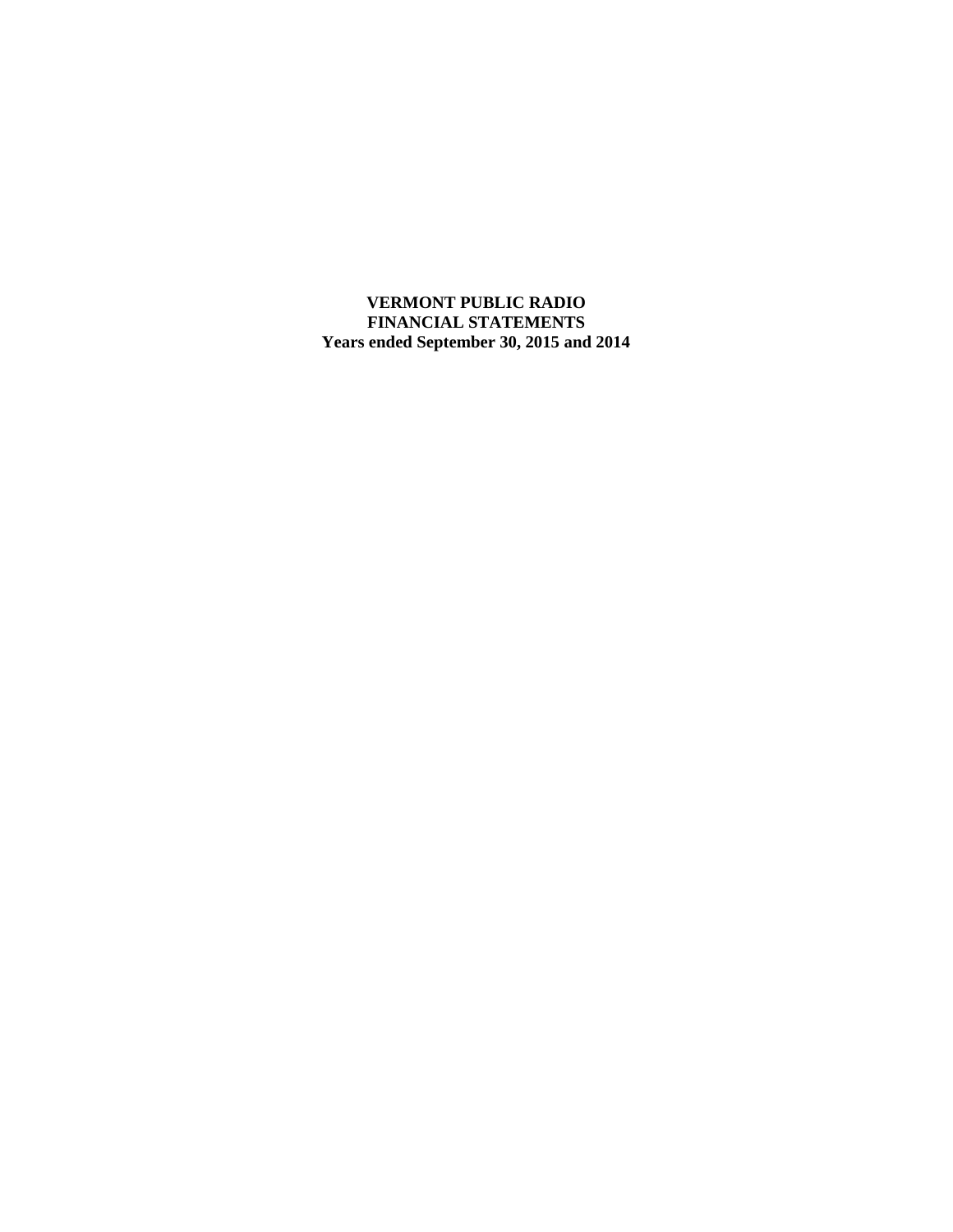# **VERMONT PUBLIC RADIO FINANCIAL STATEMENTS Years ended September 30, 2015 and 2014**

# TABLE OF CONTENTS

|                                          | Page |
|------------------------------------------|------|
| <b>Independent Auditor's Report</b>      | 1    |
| <b>Financial Statements</b>              |      |
| <b>Statements of Financial Position</b>  | 2    |
| <b>Statements of Activities</b>          | 3    |
| <b>Statements of Functional Expenses</b> | 5    |
| <b>Statements of Cash Flows</b>          | 6    |
| <b>Notes to Financial Statements</b>     | 7    |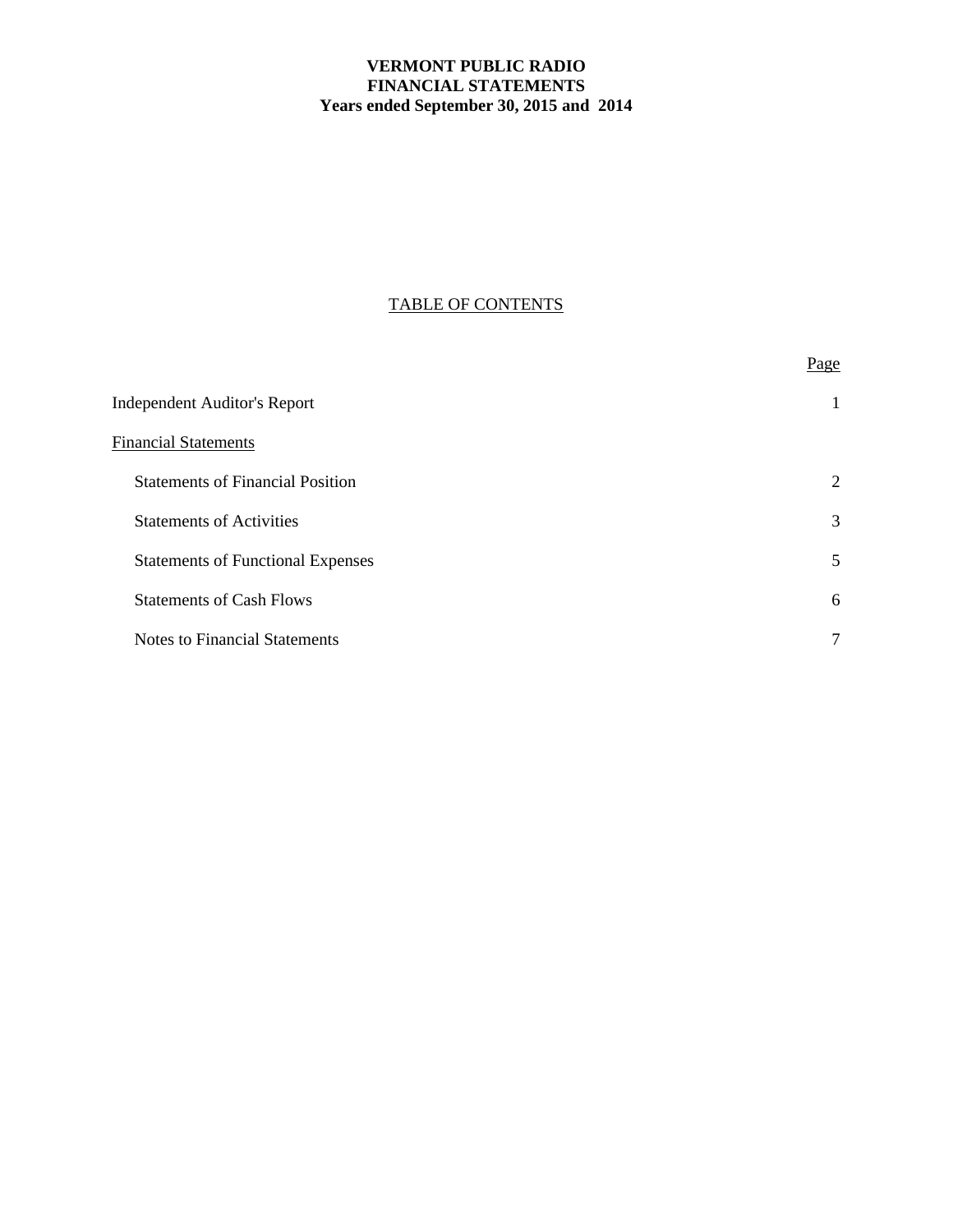

DAVID C. GRIPPIN CPA CVA RICHARD D. DONLAN CPA KIMBERLY M. PINKHAM CPA CFP® JOHN F. DARCY MBA CPA

### INDEPENDENT AUDITOR'S REPORT

To the Board of Directors Vermont Public Radio

We have audited the accompanying financial statements of Vermont Public Radio (a nonprofit organization), which comprise the statements of financial position as of September 30, 2015 and 2014, and the related statements of activities, functional expenses and cash flows for the years then ended, and the related notes to the financial statements.

#### Management's Responsibility for the Financial Statements

Management is responsible for the preparation and fair presentation of these financial statements in accordance with accounting principles generally accepted in the United States of America; this includes the design, implementation, and maintenance of internal control relevant to the preparation and fair presentation of financial statements that are free from material misstatement, whether due to fraud or error.

#### Auditor's Responsibility

Our responsibility is to express an opinion on these financial statements based on our audits. We conducted our audits in accordance with auditing standards generally accepted in the United States of America. Those standards require that we plan and perform the audit to obtain reasonable assurance about whether the financial statements are free from material misstatement.

An audit involves performing procedures to obtain audit evidence about the amounts and disclosures in the financial statements. The procedures selected depend on the auditor's judgment, including the assessment of the risks of material misstatement of the financial statements, whether due to fraud or error. In making those risk assessments, the auditor considers internal control relevant to the entity's preparation and fair presentation of the financial statements in order to design audit procedures that are appropriate in the circumstances, but not for the purpose of expressing an opinion on the effectiveness of the entity's internal control. Accordingly, we express no such opinion. An audit also includes evaluating the appropriateness of accounting policies used and the reasonableness of significant accounting estimates made by management, as well as evaluating the overall presentation of the financial statements.

We believe that the audit evidence we have obtained is sufficient and appropriate to provide a basis for our audit opinion.

#### Opinion

In our opinion, the financial statements referred to above present fairly, in all material respects, the financial position of Vermont Public Radio as of September 30, 2015 and 2014, and the changes in its net assets and its cash flows for the years then ended in accordance with accounting principles generally accepted in the United States of America.

ippin, Horlan+Pinkham, PLC

Registrátion number 553 May 6,2016

"INNOVATIVE SOLUTIONS & PERSONAL SERVICE"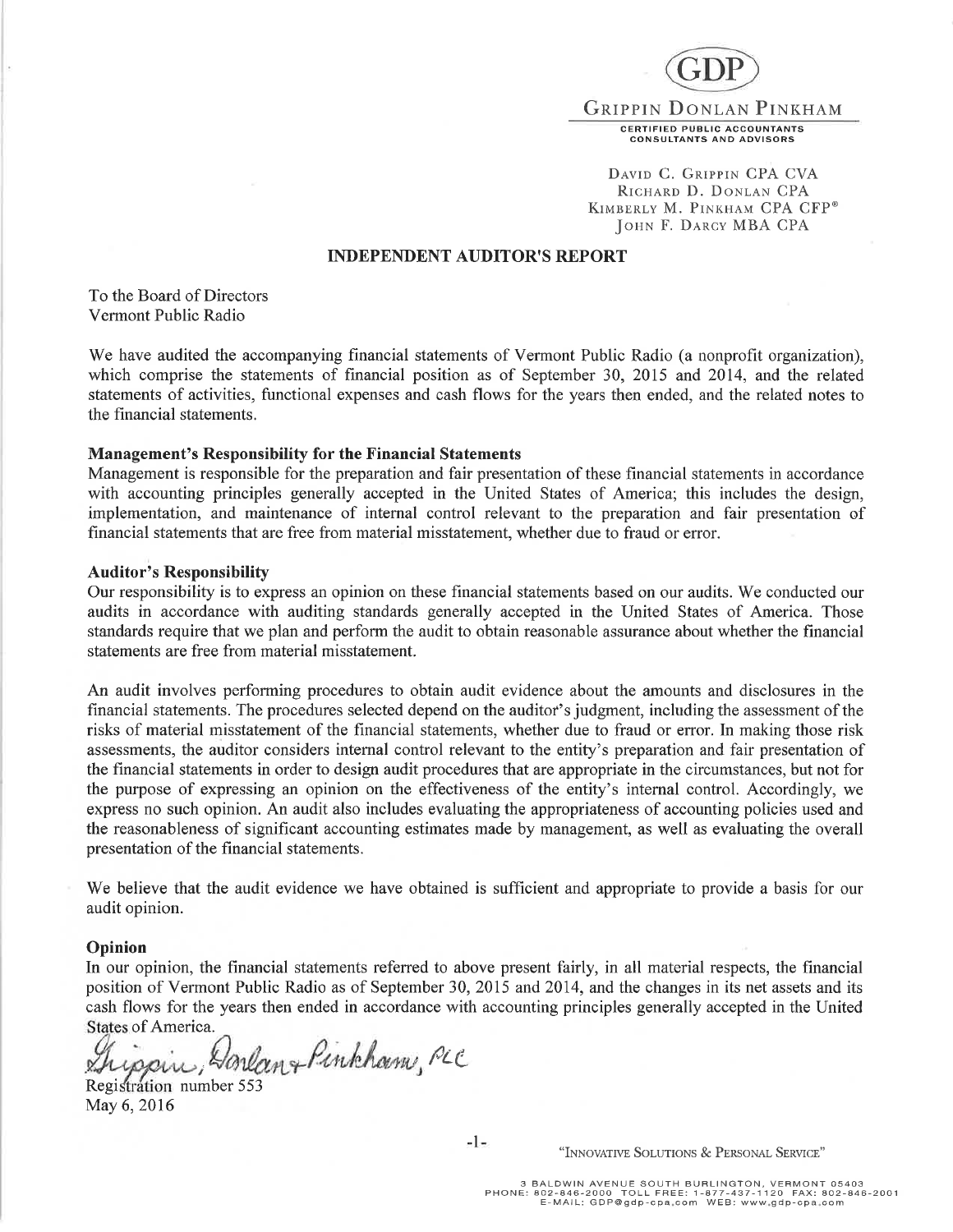## **VERMONT PUBLIC RADIO STATEMENTS OF FINANCIAL POSITION September 30, 2015 and 2014**

|                                             | 2015            | 2014            |
|---------------------------------------------|-----------------|-----------------|
| <b>ASSETS</b>                               |                 |                 |
| <b>Current Assets</b>                       |                 |                 |
| Cash & cash equivalents                     | \$<br>1,615,626 | 1,472,003<br>S. |
| Underwriting receivable, net                | 224,519         | 217,223         |
| Other receivables                           | 16,108          | 612             |
| Pledges receivable, net                     | 1,078,981       | 894,067         |
| Prepaid expenses                            | 48,746          | <u>75,793</u>   |
| <b>Total Current Assets</b>                 | 2,983,980       | 2,659,698       |
| <b>Other Assets</b>                         |                 |                 |
| Property and equipment, net                 | 6,362,535       | 4,527,351       |
| Investments                                 | 9,642,859       | 10,360,118      |
| FCC licenses                                | 3,220,223       | 3,220,223       |
| Pledges receivable, net                     | 1,987,517       | 907,039         |
| Beneficial interest in trusts               | 716,709         | 725,071         |
| <b>Total Other Assets</b>                   | 21,929,843      | 19,739,802      |
| <b>Total Assets</b>                         | \$24,913,823    | \$ 22,399,500   |
| <b>LIABILITIES AND NET ASSETS</b>           |                 |                 |
| <b>Current Liabilities</b>                  |                 |                 |
| Line of credit                              | \$              | \$<br>127,979   |
| Current portion of long-term debt           | 13,879          | 52,460          |
| Accounts payable                            | 224,775         | 215,891         |
| Accounts payable - construction             | 612,219         |                 |
| Accrued payroll                             | 216,916         | 238,634         |
| Deferred income                             | 55,256          | <u>73,569</u>   |
| <b>Total Current Liabilities</b>            | 1,123,045       | 708,533         |
| <b>Long-term Liabilities</b>                |                 |                 |
| Long-term debt, less current portion        |                 | 13,852          |
| <b>Total Long-term Liabilities</b>          |                 | 13,852          |
| <b>Total Liabilities</b>                    | 1,123,045       | 722,385         |
|                                             |                 |                 |
| <b>Net Assets</b>                           |                 |                 |
| Unrestricted                                |                 |                 |
| Undesignated                                | 588,931         | 648,250         |
| Board-designated reserves                   | 1,162,886       | 1,490,077       |
| Net property and equipment and FCC licenses | 9,568,879       | 7,553,283       |
| Subtotal - unrestricted                     | 11,320,696      | 9,691,610       |
| Temporarily restricted                      | 4,604,773       | 4,166,201       |
| Permanently restricted                      | 7,865,309       | 7,819,304       |
| <b>Total Net Assets</b>                     | 23,790,778      | 21,677,115      |
| <b>Total Liabilities and Net Assets</b>     | \$ 24,913,823   | \$ 22,399,500   |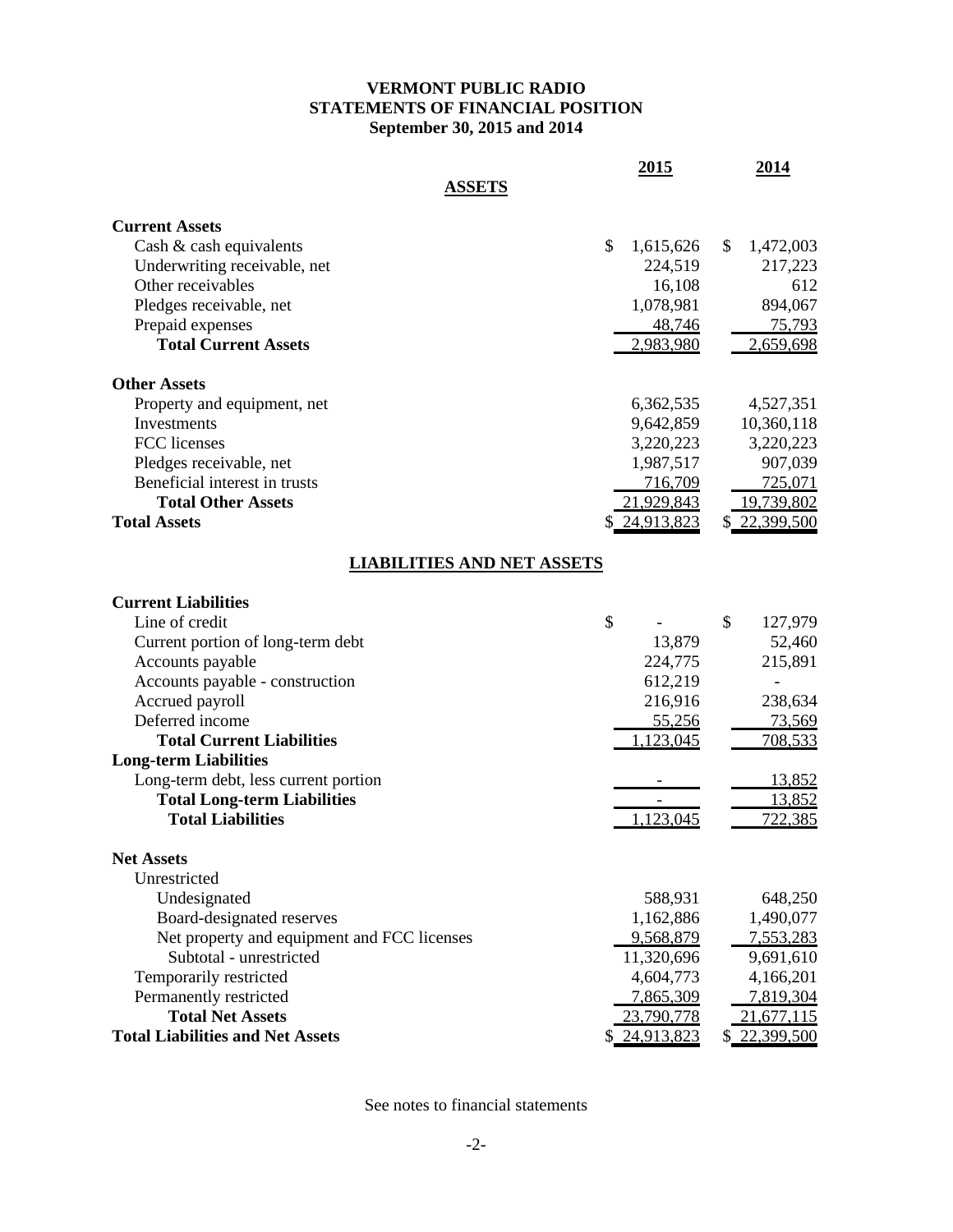## **VERMONT PUBLIC RADIO STATEMENTS OF ACTIVITES For the year ended September 30, 2015 (With comparative totals for 2014)**

|                                             |                     | <b>Temporarily</b> | <b>Permanently</b> | 2015             | 2014             |
|---------------------------------------------|---------------------|--------------------|--------------------|------------------|------------------|
| <b>Change in Net Assets from Operations</b> | <b>Unrestricted</b> | <b>Restricted</b>  | <b>Restricted</b>  | <b>Total</b>     | <b>Total</b>     |
| <b>Support and Revenue</b>                  |                     |                    |                    |                  |                  |
| Memberships                                 | \$<br>4,621,212     | \$                 | \$                 | 4,621,212<br>\$  | 4,475,763<br>\$  |
| Contributions                               | 17,646              |                    |                    | 17,646           | 49,755           |
| Underwriting                                | 2,040,435           |                    |                    | 2,040,435        | 2,031,973        |
| Donated goods and services                  | 838,882             |                    |                    | 838,882          | 918,900          |
| Grants                                      | 603,025             |                    |                    | 603,025          | 543,362          |
| Special events and projects                 |                     |                    |                    |                  | 36,419           |
| Telecasting, production and other income    | 97,141              |                    |                    | 97,141           | 101,982          |
| Operational interest and dividend income    | 2,024               |                    |                    | 2,024            | 1,030            |
| Strategic investment draw                   | 56,000              |                    |                    | 56,000           | 90,000           |
| Investment return designated for current    |                     |                    |                    |                  |                  |
| operations                                  | 134,946             |                    |                    | 134,946          | 351,130          |
| Subtotal                                    | 8,411,311           |                    |                    | 8,411,311        | 8,600,973        |
| Net assets released from restrictions for   |                     |                    |                    |                  |                  |
| operating purposes                          | 164,895             | (164, 895)         |                    |                  |                  |
|                                             |                     |                    |                    |                  |                  |
| <b>Total Support and Revenue</b>            | 8,576,206           | (164, 895)         |                    | 8,411,311        | 8,600,973        |
| <b>Expenses</b>                             |                     |                    |                    |                  |                  |
| Program services                            | 6,466,436           |                    |                    | 6,466,436        | 6,175,732        |
| Management and general                      | 1,088,929           |                    |                    | 1,088,929        | 1,092,668        |
| Fundraising and membership development      | 408,859             |                    |                    | 1,408,859        | 1,644,769        |
| <b>Total Expenses</b>                       | 8,964,224           |                    |                    | 8,964,224        | 8,913,169        |
| <b>Change in Net Assets from Operations</b> | (388,018)<br>\$     | (164, 895)<br>\$.  | S                  | (552, 913)<br>\$ | (312, 196)<br>\$ |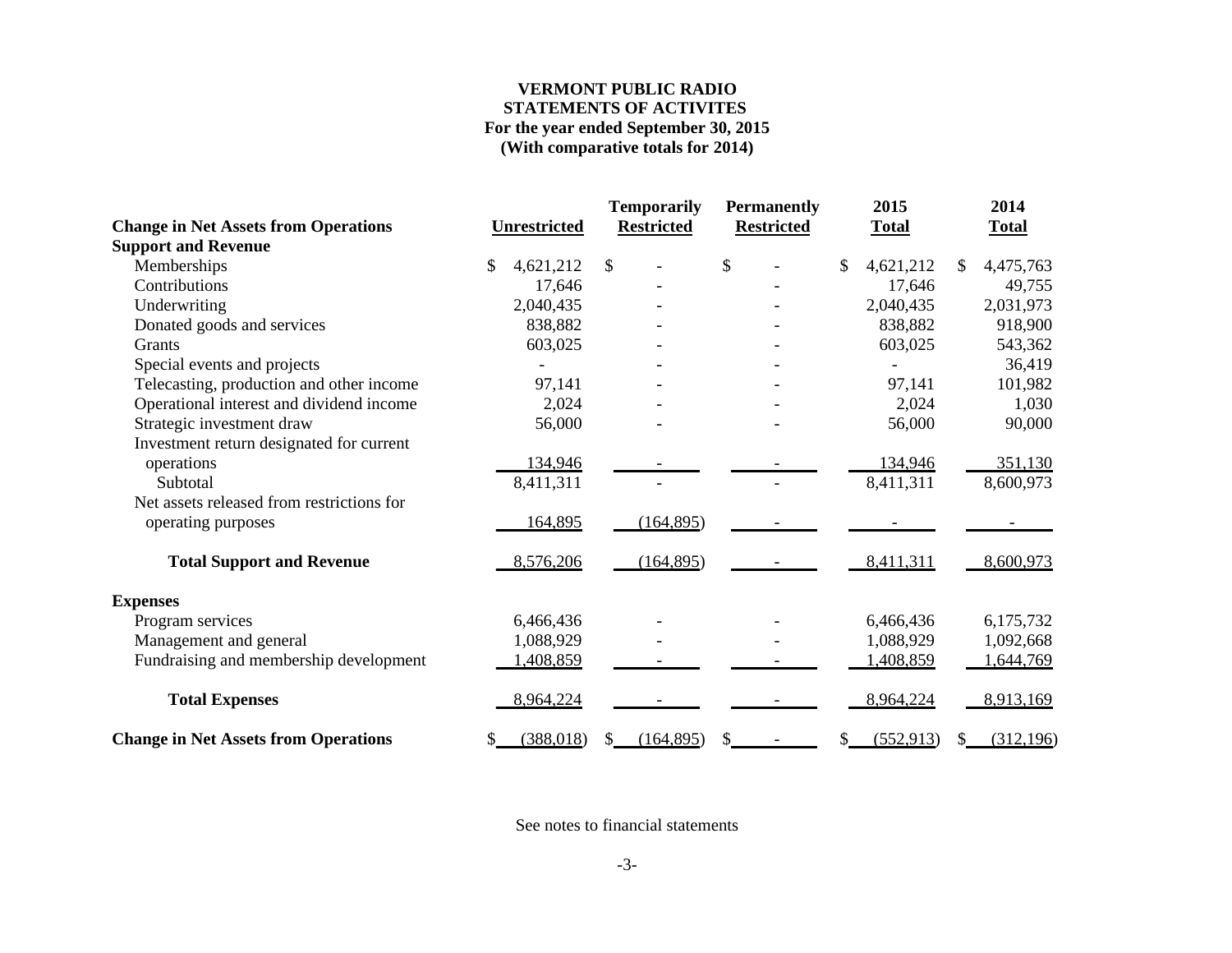## **VERMONT PUBLIC RADIOSTATEMENTS OF ACTIVITES (CONTINUED) For the year ended September 30, 2015 (With comparative totals for 2014)**

|                                                                      | <b>Unrestricted</b> |               | <b>Temporarily</b><br><b>Restricted</b> |         | <b>Permanently</b><br><b>Restricted</b> | 2015<br><b>Total</b> |    | 2014<br><b>Total</b> |
|----------------------------------------------------------------------|---------------------|---------------|-----------------------------------------|---------|-----------------------------------------|----------------------|----|----------------------|
| <b>Change in Net Assets from</b><br>from Operations (forwarded)      | (388, 018)          | <sup>\$</sup> | (164, 895)                              | \$.     |                                         | (552, 913)           | S. | (312, 196)           |
| <b>Non-Operating Income (Expense)</b>                                |                     |               |                                         |         |                                         |                      |    |                      |
| Bequests and contributions                                           | 1,000               |               | 42,500                                  |         |                                         | 43,500               |    | 66,029               |
| Change in beneficial interest in trusts                              |                     |               |                                         |         | (8,362)                                 | (8,362)              |    | 25,670               |
| <b>Endowment contributions</b>                                       |                     |               |                                         |         | 50,000                                  | 50,000               |    | 2,000                |
| Endowment campaign bad debt recovery                                 |                     |               |                                         |         | 4,367                                   | 4,367                |    |                      |
| Investment income (loss)                                             | (24, 798)           |               | (263, 873)                              |         |                                         | (288, 671)           |    | 992,150              |
| Investment return designated for current                             |                     |               |                                         |         |                                         |                      |    |                      |
| operations                                                           |                     |               | (134, 946)                              |         |                                         | (134, 946)           |    | (351, 130)           |
| Strategic investment draw<br>Gain (loss) on disposal of property and | (56,000)            |               |                                         |         |                                         | (56,000)             |    | (90,000)             |
| equipment                                                            | (207,766)           |               |                                         |         |                                         | (207,766)            |    | 659                  |
| VPR Next campaign contributions                                      |                     |               | 3,499,270                               |         |                                         | 3,499,270            |    | 2,291,191            |
| Net assets released for VPR Next campaign                            |                     |               |                                         |         |                                         |                      |    |                      |
| expenditures                                                         | 2,539,484           |               | (2,539,484)                             |         |                                         |                      |    |                      |
| Capital campaign expenses                                            | (236,316)           |               |                                         |         |                                         | (236,316)            |    | (123, 027)           |
| Other                                                                | 1,500               |               |                                         |         |                                         | 1,500                |    | (4,150)              |
| <b>Total Non-Operating Income (Expense)</b>                          | 2,017,104           |               | 603,467                                 |         | 46,005                                  | 2,666,576            |    | 2,808,733            |
| <b>Total Change in Net Assets</b>                                    | 1,629,086           |               | 438,572                                 |         | 46,005                                  | 2,113,663            |    | 2,496,537            |
| <b>Beginning Net Assets</b>                                          | 9,691,610           |               | 4,166,201                               |         | 7,819,304                               | 21,677,115           |    | 19,180,578           |
| <b>Ending Net Assets</b>                                             | \$11,320,696        |               | \$4,604,773                             | $S_{-}$ | 7,865,309                               | \$23,790,778         |    | \$21,677,115         |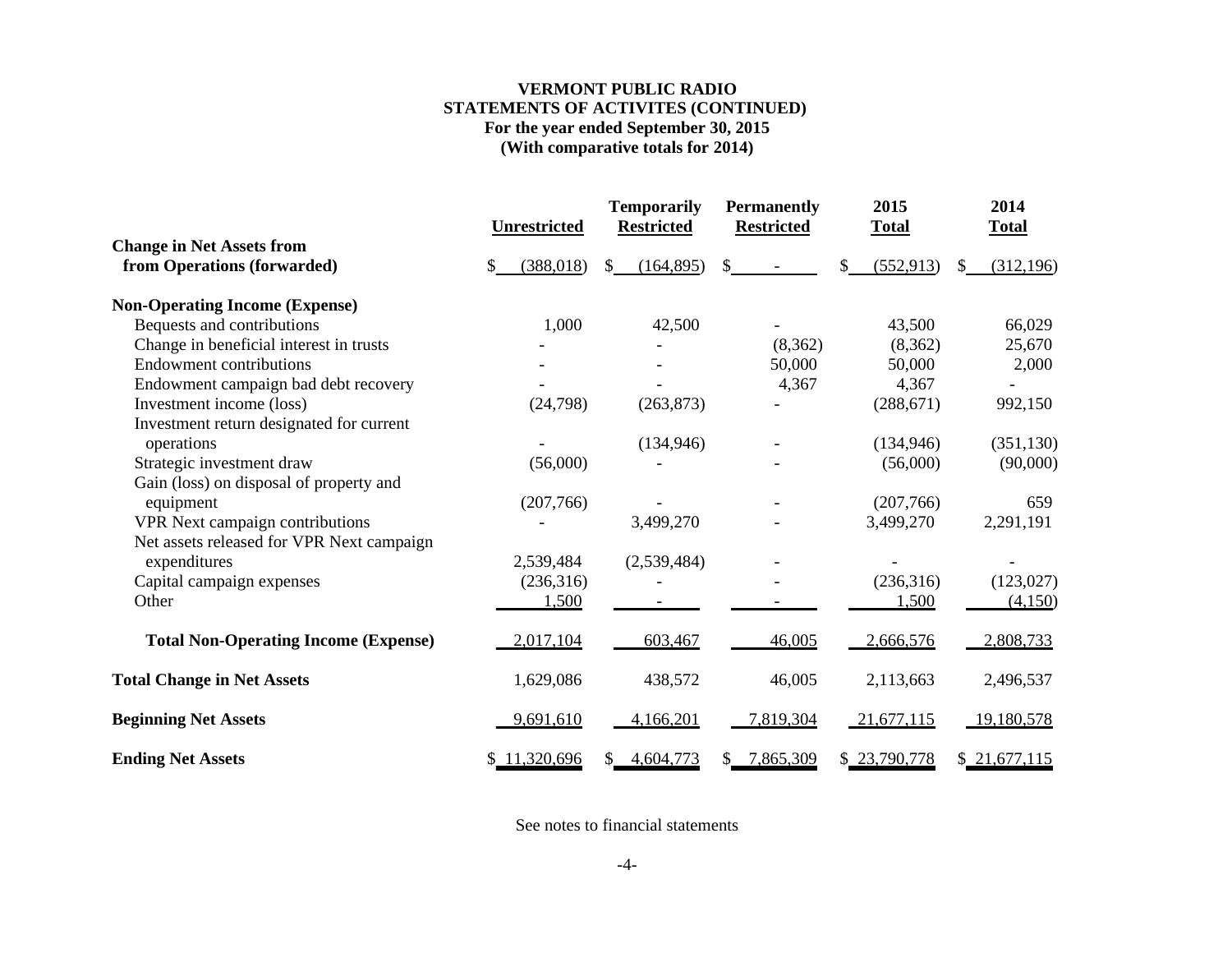## **VERMONT PUBLIC RADIOSTATEMENTS OF FUNCTIONAL EXPENSES For the year ended September 30, 2015 (With comparative totals for 2014)**

|                                |                            |         |              |                       | <b>Fundraising</b>                      |                  |               |                     |   |              |               |              |
|--------------------------------|----------------------------|---------|--------------|-----------------------|-----------------------------------------|------------------|---------------|---------------------|---|--------------|---------------|--------------|
|                                |                            |         |              | <b>Management</b>     | and                                     | <b>Endowment</b> |               |                     |   | 2015         |               | 2014         |
|                                | Program<br><b>Services</b> |         |              | and<br><b>General</b> | <b>Membership</b><br><b>Development</b> | Campaign         |               | Capital<br>Campaign |   | <b>Total</b> |               | <b>Total</b> |
| Salaries and wages             | 2,320,777<br>S.            |         | $\mathbb{S}$ | 546,353               | \$<br>611,741                           | \$               | \$            | 29,568              | S | 3,508,439    | $\mathcal{S}$ | 3,343,366    |
| Payroll taxes                  |                            | 194,259 |              | 40,475                | 49,735                                  |                  |               | 2,605               |   | 287,074      |               | 282,010      |
| Pension expense                |                            | 75,670  |              | 20,042                | 20,197                                  |                  |               |                     |   | 115,909      |               | 109,255      |
| Employee benefits              |                            | 432,407 |              | 105,969               | 130,824                                 |                  |               | 5,034               |   | 674,234      |               | 629,258      |
| Subtotal - Personnel           | 3,023,113                  |         |              | 712,839               | 812,497                                 |                  |               | 37,207              |   | 4,585,656    |               | 4,363,889    |
| Program acquisitions and       |                            |         |              |                       |                                         |                  |               |                     |   |              |               |              |
| affiliations                   | 1,025,644                  |         |              |                       |                                         |                  |               |                     |   | 1,025,644    |               | 972,658      |
| Donated supplies and services  |                            | 693,979 |              | 41,960                | 102,943                                 |                  |               |                     |   | 838,882      |               | 918,900      |
| Occupancy                      |                            | 537,395 |              | 20,624                | 60,497                                  |                  |               |                     |   | 618,516      |               | 600,886      |
| Depreciation                   |                            | 464,426 |              | 65,876                | 32,355                                  |                  |               |                     |   | 562,657      |               | 566,888      |
| Professional fees              |                            | 186,234 |              | 67,581                | 103,995                                 |                  |               | 164,180             |   | 521,990      |               | 492,147      |
| Office expenses                |                            | 184,464 |              | 29,657                | 204,163                                 |                  |               | 28,636              |   | 446,920      |               | 437,373      |
| Information technology         |                            | 207,111 |              | 14,718                | 38,916                                  |                  |               |                     |   | 260,745      |               | 271,924      |
| Conferences and meetings       |                            | 31,874  |              | 37,248                | 10,888                                  |                  |               |                     |   | 80,010       |               | 54,818       |
| Travel                         |                            | 48,624  |              | 4,085                 | 7,140                                   |                  |               | 6,293               |   | 66,142       |               | 77,767       |
| Insurance                      |                            | 25,268  |              | 30,224                | 2,291                                   |                  |               |                     |   | 57,783       |               | 49,673       |
| Accounting fees                |                            |         |              | 39,568                |                                         |                  |               |                     |   | 39,568       |               | 34,136       |
| Advertising                    |                            | 35,655  |              | 2,099                 | 1,023                                   |                  |               |                     |   | 38,777       |               | 34,157       |
| Bad debt expense (recovery)    |                            |         |              |                       | 28,257                                  | (4,367)          |               |                     |   | 23,890       |               | 107,877      |
| Miscellaneous                  |                            |         |              | 11,605                | 2,190                                   |                  |               |                     |   | 13,795       |               | 23,872       |
| Legal fees                     |                            |         |              | 10,845                |                                         |                  |               |                     |   | 10,845       |               | 23,073       |
| Interest                       |                            | 2,649   |              |                       | 1,704                                   |                  |               |                     |   | 4,353        |               | 6,158        |
| <b>Total expenses (income)</b> | 6,466,436<br>S.            |         | \$           | 1,088,929             | \$<br>1,408,859                         | \$<br>(4,367)    | $\mathcal{S}$ | 236,316             |   | \$9,196,173  |               | \$9,036,196  |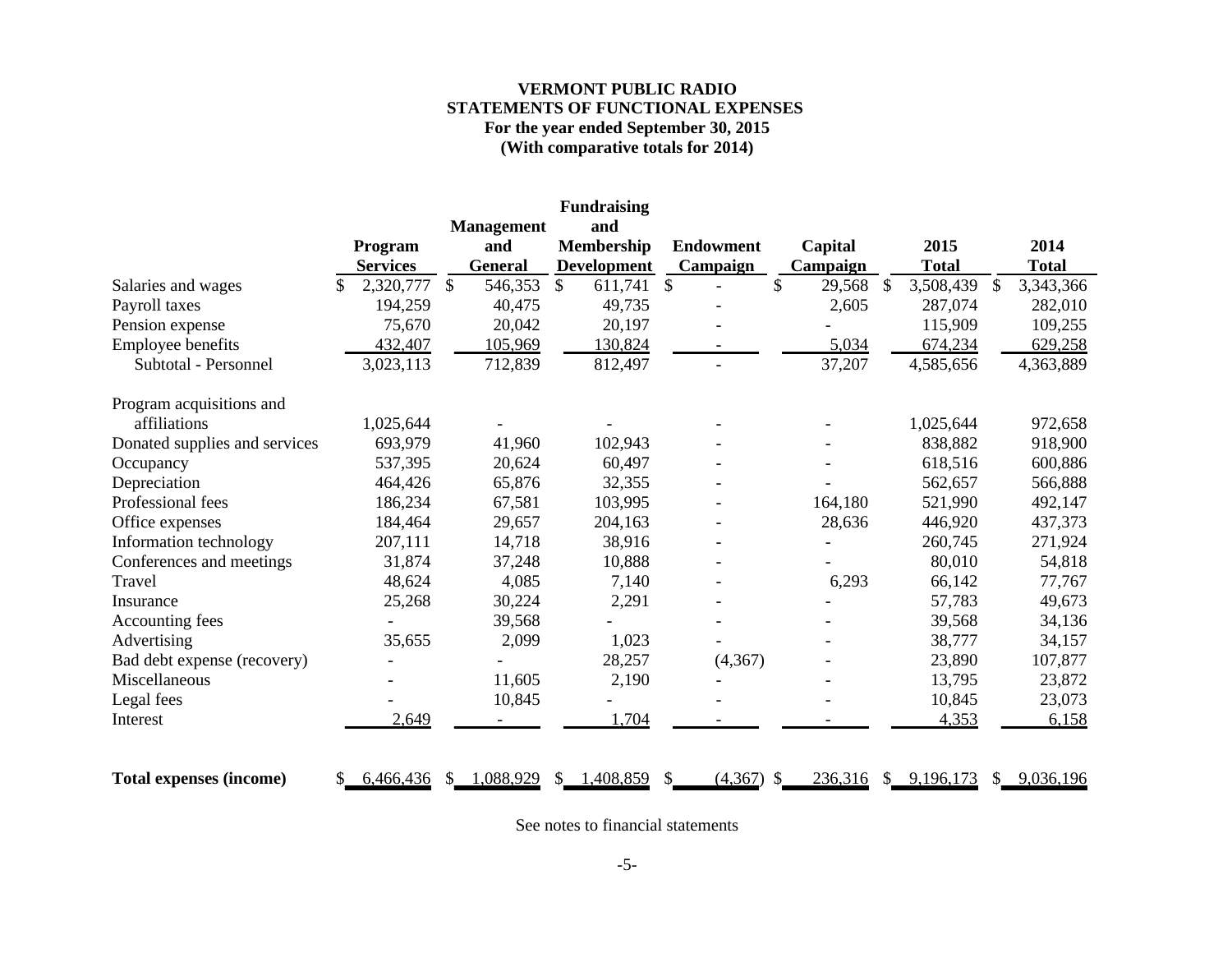# **VERMONT PUBLIC RADIO STATEMENTS OF CASH FLOWS Years ended September 30, 2015 and 2014**

|                                                                | <u>2015</u>     | 2014            |
|----------------------------------------------------------------|-----------------|-----------------|
| <b>Cash Flows from Operating Activities</b>                    |                 |                 |
| Change in net assets                                           | \$<br>2,113,663 | \$<br>2,496,537 |
| Adjustments to reconcile change in net assets to               |                 |                 |
| net cash provided by operating activities:                     |                 |                 |
| Depreciation                                                   | 562,657         | 566,888         |
| (Gain) loss on disposal of property and equipment              | 207,766         | (659)           |
| Endowment campaign bad debt recovery                           | (4,367)         |                 |
| Gifts restricted for capital purposes                          | (3,499,270)     | (2,291,191)     |
| Gifts restricted for endowment                                 | (50,000)        | (2,000)         |
| Non-operating capital campaign expenses                        | 236,316         | 123,027         |
| Non-operating investment (income) loss                         | 479,617         | (551,020)       |
| Change in beneficial interest in trusts                        | 8,362           | (25, 670)       |
| Other non-operating income                                     | (2,500)         | (61, 879)       |
| (Increase) decrease in:                                        |                 |                 |
| Underwriting receivables                                       | (7,296)         | (35, 350)       |
| Pledges receivable                                             | 101,925         | 14,930          |
| Other receivables                                              | (15, 496)       | 7,809           |
| Prepaid expenses                                               | 27,047          | 66,822          |
| Increase (decrease) in:                                        |                 |                 |
| Accounts payable                                               | 2,545           | 89,926          |
| Accrued payroll                                                | (21,718)        | (55, 564)       |
| Deferred income                                                | (18,313)        | 41,670          |
| <b>Net Cash Provided by Operating Activities</b>               | 120,938         | 384,276         |
| <b>Cash Flows from Investing Activities</b>                    |                 |                 |
| Proceeds from sale of fixed assets                             | 112             | 659             |
| Purchases of property, equipment and intangibles               | (1,993,500)     | (440, 356)      |
| Proceeds from endowment fund for capital expenditures          |                 | 70,210          |
| Non-operating interest and dividend income, net                | 248,293         | 285,183         |
| Investment and other fees                                      | (124, 822)      | (100, 261)      |
| Proceeds from sales of investment securities                   | 5,446,391       | 5,203,509       |
| Purchases of investment securities                             | (5,066,784)     | (4,765,109)     |
| Income and gains deposited or retained in endowment funds, net | (265, 436)      | (659,006)       |
| <b>Net Cash Used by Investing Activities</b>                   | (1,755,746)     | (405, 171)      |
| <b>Cash Flows from Financing Activities</b>                    |                 |                 |
| Endowment gifts received                                       | 55,309          | 15,920          |
| Capital gifts and grants received                              | 2,133,511       | 849,031         |
| Capital campaign expenses paid                                 | (229, 977)      | (123, 027)      |
| Principal payments on long-term debt                           | (52, 433)       | (96, 688)       |
| Increase (decrease) in line of credit                          | (127, 979)      | 127,979         |
| <b>Net Cash Provided by Financing Activities</b>               | 1,778,431       | 773,215         |
| <b>Increase in Cash and Cash Equivalents</b>                   | 143,623         | 752,320         |
| <b>Beginning Cash and Cash Equivalents</b>                     | 1,472,003       | 719,683         |
| <b>Ending Cash and Cash Equivalents</b>                        | 1,615,626       | 1,472,003       |
| Supplemental disclosure of cash flow information:              |                 |                 |
| Cash paid for interest                                         | \$<br>4,353     | \$<br>6,158     |
| Cash paid for income taxes                                     | \$<br>11,609    | \$<br>21,683    |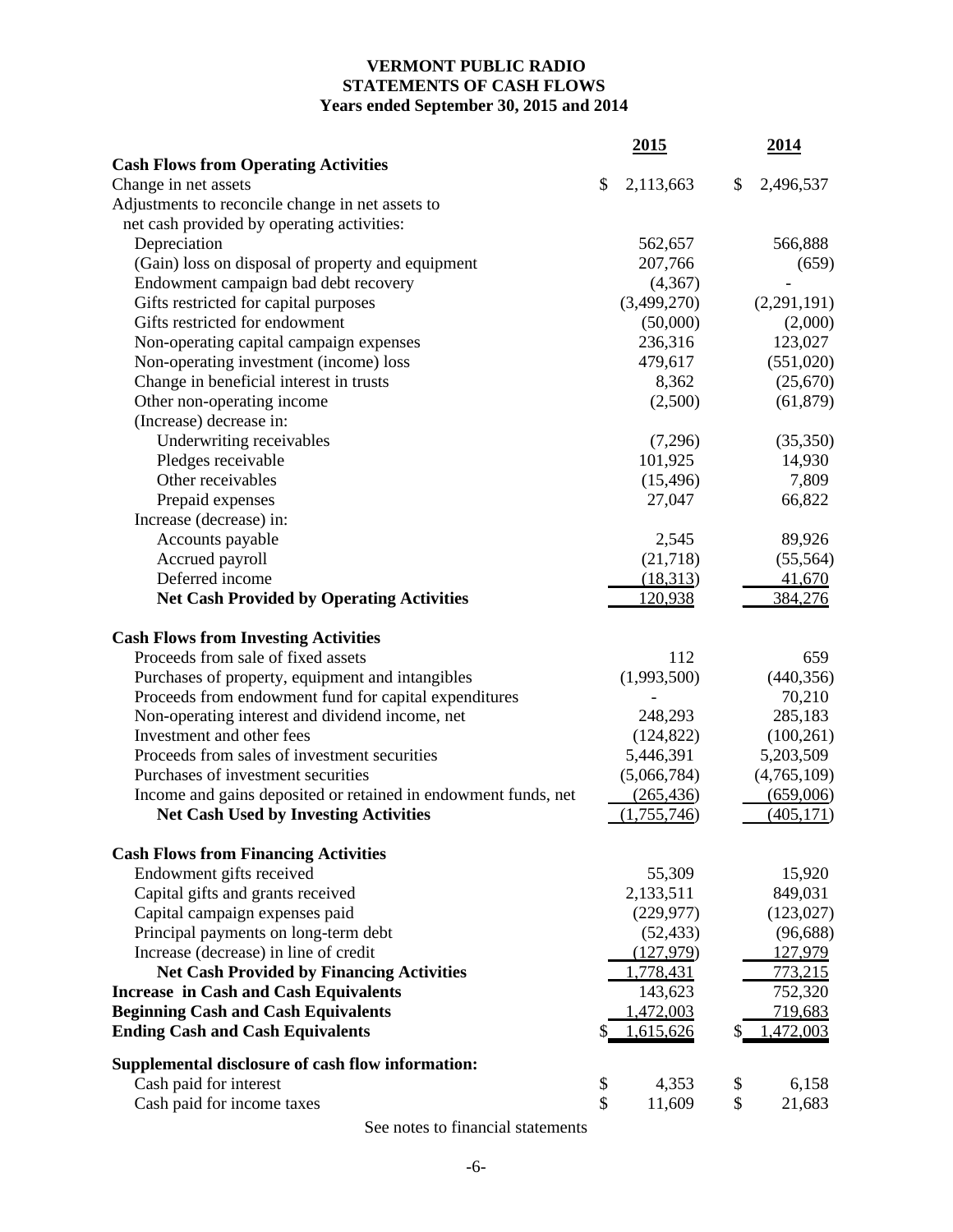## **1) Summary of Operations and Significant Accounting Policies**

### Nature of activities

Vermont Public Radio ("VPR") is a not-for-profit corporation that operates non-commercial public radio stations in Vermont: WVPS-FM in Burlington, WVPR-FM in Windsor, WRVT-FM in Rutland, WVPA-FM in St. Johnsbury, WBTN-FM in Bennington, WOXR-FM in Burlington, WNCH-FM in Norwich, WVTQ-FM in Sunderland/Manchester, WVTI-FM in Brighton, WVNK in Manchester, WOXM-FM in Middlebury, WVXR-FM in Randolph and WVBA in Brattleboro. All of these stations are accounted for as a single operating entity. VPR obtains its revenue principally from public contributions and underwriting contracts with area businesses.

### Measure of operations

VPR includes in operations all revenues and expenses from regularly carried-on business. Operations do not include return on long-term investments (net of fees), changes in value of beneficial interest in trusts, investment returns not designated for current operations (net of fees), revenues related to bequests, or solicitations for capital support.

#### Financial statement presentation

VPR is required to report its financial statements according to three classes of net assets as follows:

*Permanently restricted net assets -* net assets limited by donor-imposed restrictions that the resources must be maintained permanently*.*

*Temporarily restricted net assets -* net assets limited by donor-imposed restrictions that will expire by the passage of time or action by VPR.

*Unrestricted net assets -* net assets not limited by donor-imposed restrictions.

### Comparative financial information

The financial statements include certain prior year summarized comparative information in total but not by net asset class. Such information does not include sufficient detail to constitute a presentation in conformity with generally accepted accounting principles. Accordingly, such information should be read in conjunction with VPR's financial statements for the year ended September 30, 2014, from which the summarized information was derived.

### Reclassifications

Certain accounts in the prior year financial statements have been reclassified for comparative purposes to conform with the presentation in the current year financial statements. The reclassifications did not have any impact on the previously reported net assets or change in net assets.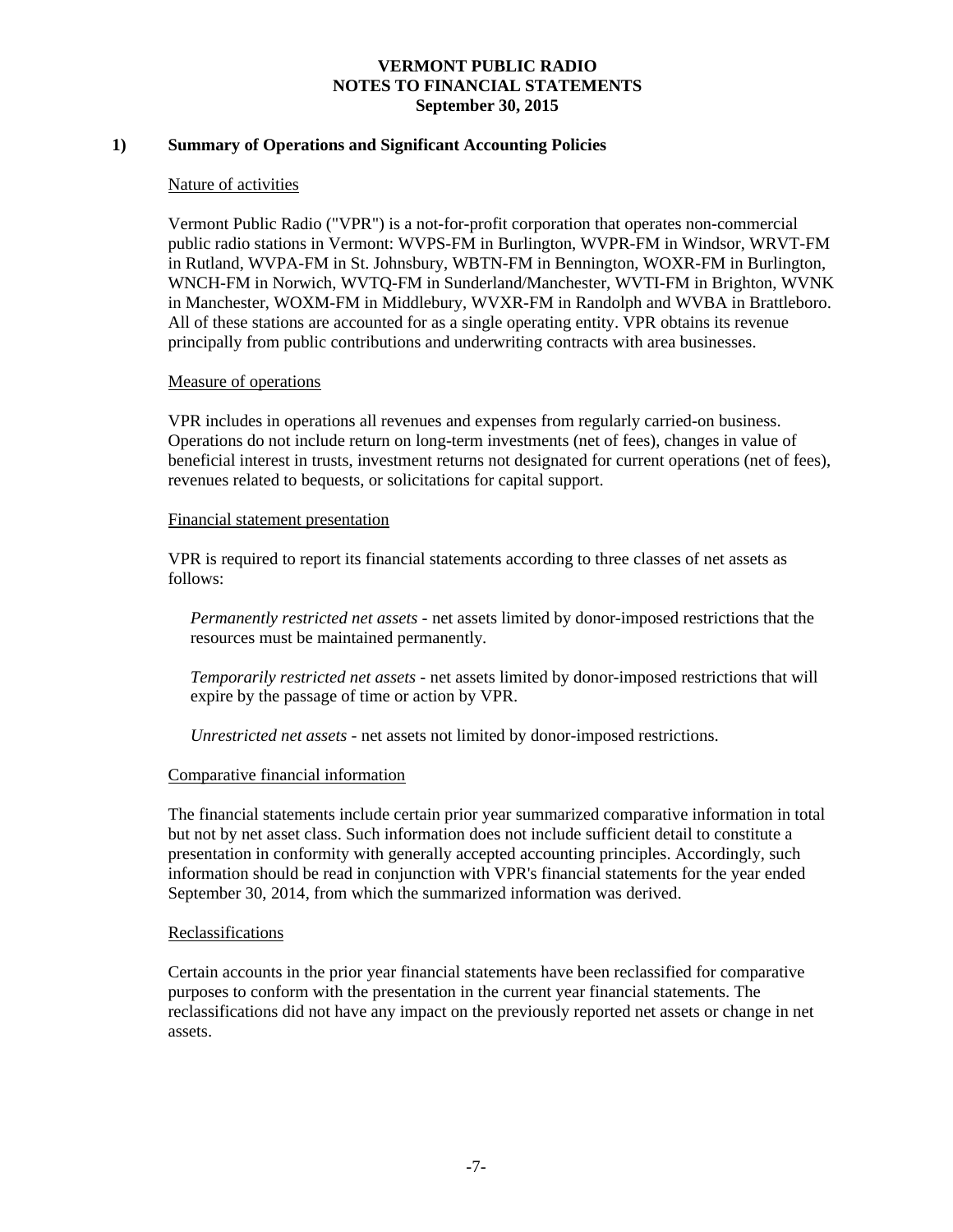## **1) Summary of Operations and Significant Accounting Policies (continued)**

### Contributions

VPR reports contributions received as unrestricted, temporarily restricted or permanently restricted support depending on the existence and/or nature of any donor restrictions.

Contributions that are restricted by the donor are reported as increases in unrestricted net assets if the restrictions expire (that is, when a stipulated time restriction ends or purpose restriction is accomplished) in the same reporting period in which the support is recognized. All other donorrestricted contributions are reported as increases in temporarily or permanently restricted net assets depending on the nature of the restrictions. When a restriction expires, temporarily restricted net assets are reclassified to unrestricted net assets and reported in the Statement of Activities as net assets released from restrictions.

## Cash & cash equivalents

Cash & cash equivalents include balances in operating checking accounts, interest and noninterest-bearing liquid investment accounts, sweep accounts, money market accounts, and financial assets with maturities of three months or less, which have not been designated as part of VPR's long-term investable assets.

## Pledges receivable

Unconditional promises to give that are expected to be collected within one year are recorded at net realizable value. Unconditional promises to give that are expected to be collected in future years are recorded at the present value of their estimated future cash flows using a discount rate of 5%. Amortization of the discounts is included in contribution revenue.

Conditional promises to give are not included in contribution revenue until the conditions are substantially met.

VPR uses the allowance method to record estimated uncollectible receivables. The allowance is based on prior years' experience and management's analysis of specific promises made.

### Underwriting receivable

VPR recognizes underwriting revenue when the advertising spots are aired. VPR uses the allowance method to record the uncollectible amounts.

### Income taxes

VPR is exempt from federal income tax under Section  $501(c)(3)$  of the Internal Revenue Code. However, income from certain activities not directly related to VPR's tax-exempt purpose is subject to taxation as unrelated business income. Unrelated business income taxes were approximately \$11,000 in 2015 and \$21,000 in 2014. VPR qualifies for the charitable contribution deduction under Section  $170(b)(1)(A)$  and has been classified as an organization other than a private foundation under Section 509(a)(2) of the Code.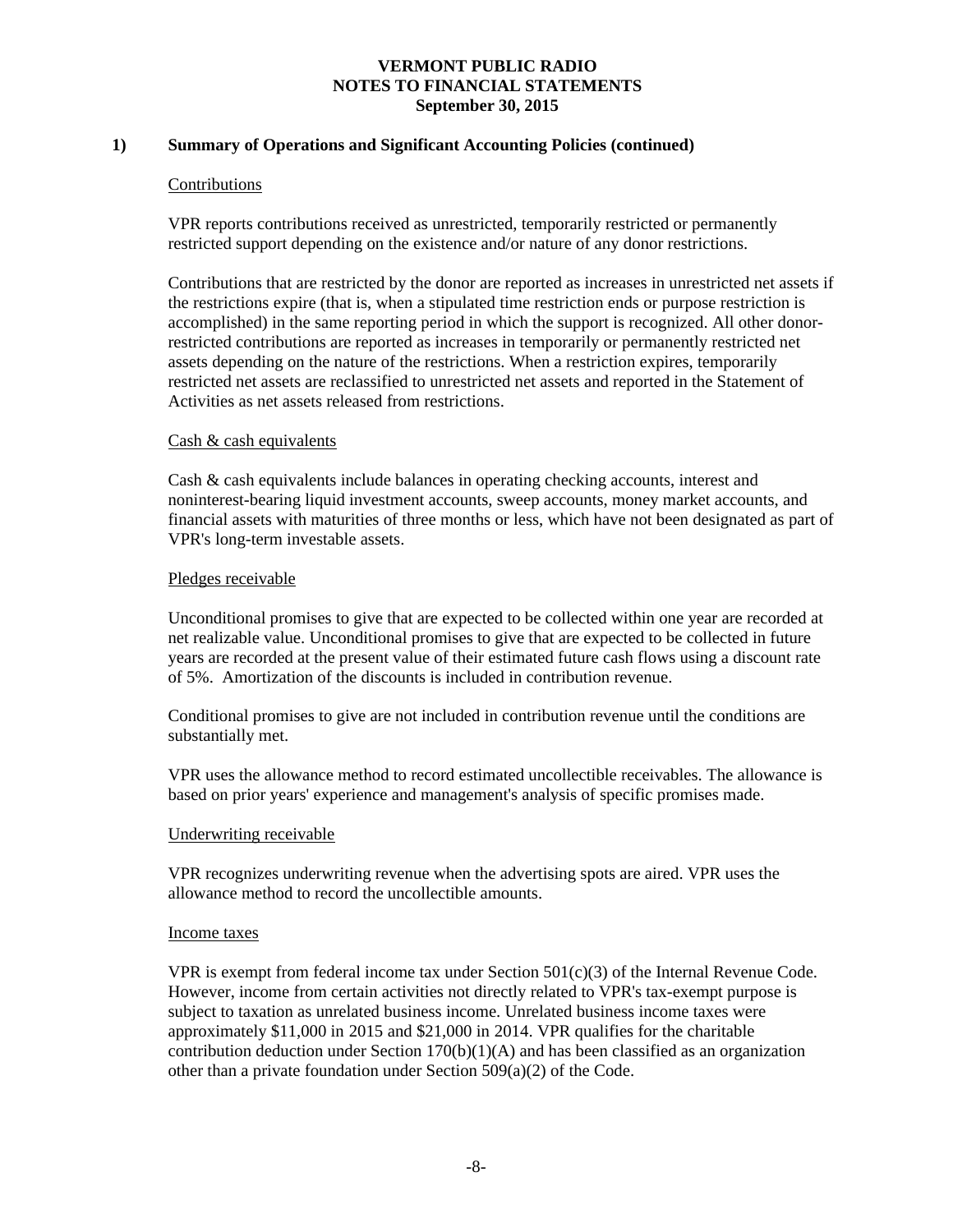## **1) Summary of Operations and Significant Accounting Policies (continued)**

### Allocated costs

The costs of providing VPR's various programs and other activities have been summarized on a functional basis in the Statement of Activities. Accordingly, certain costs have been allocated among the programs and supporting services.

## Donated goods and services

Donated services are recognized as contributions if the services (a) create or enhance nonfinancial assets or (b) require specialized skills, are performed by people with those skills, and would otherwise be purchased by VPR. Volunteers also perform various functions, primarily fundraising and administrative duties, which do not meet the criteria for recognition in the financial statements.

VPR has recorded in-kind contributions of goods and services as revenue and expenses in the accompanying Statement of Activities, consisting of donated artist fees and other professional services, tele-communications services and materials. These donations are recorded at estimated fair value.

## Donated capital assets

Donated property and equipment, which is stated at fair market value at the date of the gift, is reported as unrestricted support unless the donor has restricted the donated asset to a specific purpose. Assets donated with explicit restrictions regarding their use are reported as restricted support. Absent donor stipulations regarding how long donated assets must be maintained, VPR reclassifies temporarily restricted net assets to unrestricted net assets when the donated assets are placed in service as instructed by the donor.

## Advertising

VPR expenses advertising costs to operations when incurred. The amount paid for advertising was \$38,777 and \$34,157 for the years ended September 30, 2015 and 2014, respectively. Additionally, VPR received donated advertising from trade agreements with area not-for-profit organizations. Total donated advertising was \$579,830 and \$636,487 for the years ended September 30, 2015 and 2014, respectively.

### Investments

VPR reports investments in the Statement of Financial Position at fair value in accordance with FASB ASC 820. Realized and unrealized gains and losses are included in net investment income (loss) in the Statement of Activities.

VPR maintains master investment accounts for its donor-restricted endowments and Boarddesignated reserves. Realized and unrealized gain and loss from securities in the master investment accounts are allocated to the individual endowments based on the relationship of the market value of each endowment to the total market value of the master investment accounts, as adjusted for additions to or deductions from those accounts.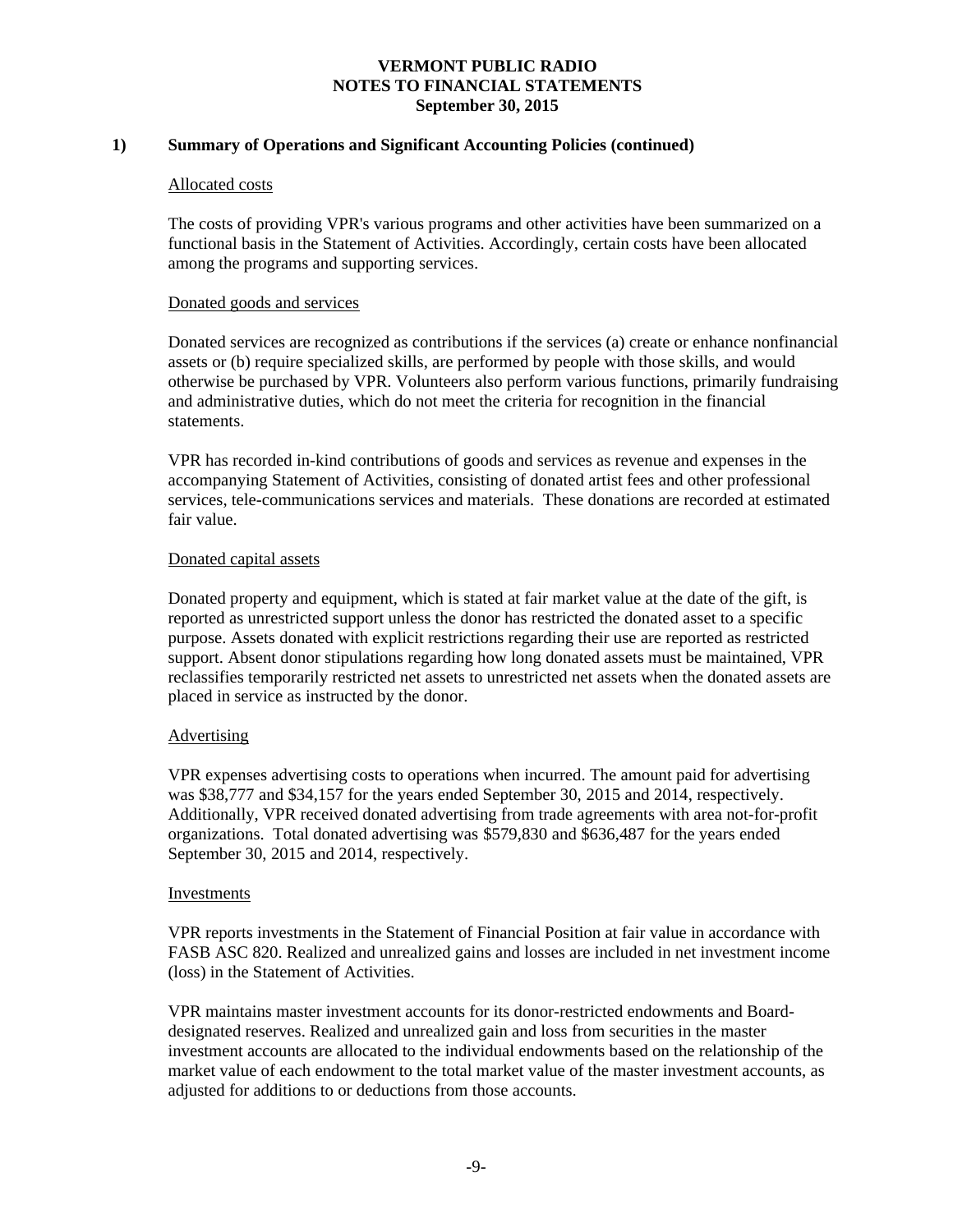## **1) Summary of Operations and Significant Accounting Policies (continued)**

#### Fair value measurement

FASB ASC 820 provides the framework for measuring fair value. That framework provides a fair value hierarchy that prioritizes the inputs to valuation techniques used to measure fair value. The hierarchy gives the highest priority to unadjusted quoted prices in active markets for identical assets or liabilities (level 1 measurements) and the lowest priority to unobservable inputs (level 3 measurements). The three levels of the fair value hierarchy under FASB ASC 820 are described as follows:

Level 1: Inputs to the valuation methodology are unadjusted quoted prices for identical assets or liabilities in active markets that the organization has the ability to access.

Level 2: Inputs to the valuation methodology include: quoted prices for similar assets or liabilities in active markets; quoted prices for identical or similar assets or liabilities in inactive markets; inputs other than quoted prices that are observable for the asset or liability; and inputs that are derived principally from or corroborated by observable market data by correlation or other means. If the asset or liability has a specified (contractual) term, the level 2 input must be observable for substantially the full term of the asset or liability. Beneficial interest in trusts are recorded at fair value of the underlying investments, which approximates the present value of the future payment VPR will receive. For remainder interest trusts quantitative factors include a longterm average growth rate of 5 percent and a discount rate of 5 percent.

Level 3: Inputs to the valuation methodology are unobservable and significant to the fair value measurement.

The asset or liability's fair value measurement level within the fair value hierarchy is based on the lowest level of any input that is significant to the fair value measurement. Valuation techniques must maximize the use of observable inputs and minimize the use of unobservable inputs.

### Property and equipment

Property and equipment are stated at cost and are depreciated over their estimated useful and economic lives by the straight-line method. VPR's policy is to capitalize all significant betterments with a cost or value of \$1,000 or more and a useful life of at least one year.

### FCC licenses

FCC licenses are indefinite-lived intangibles and are tested annually for impairment, or more frequently if an event occurs or circumstances change that would indicate an impairment. The unit of accounting used to test FCC licenses represents all licenses owned and operated by VPR, as such licenses are used together, are complimentary to each other and are representative of the best use of those assets. Management determined that there was no impairment of the carrying value of FCC licenses for the years ended September 30, 2015 and 2014.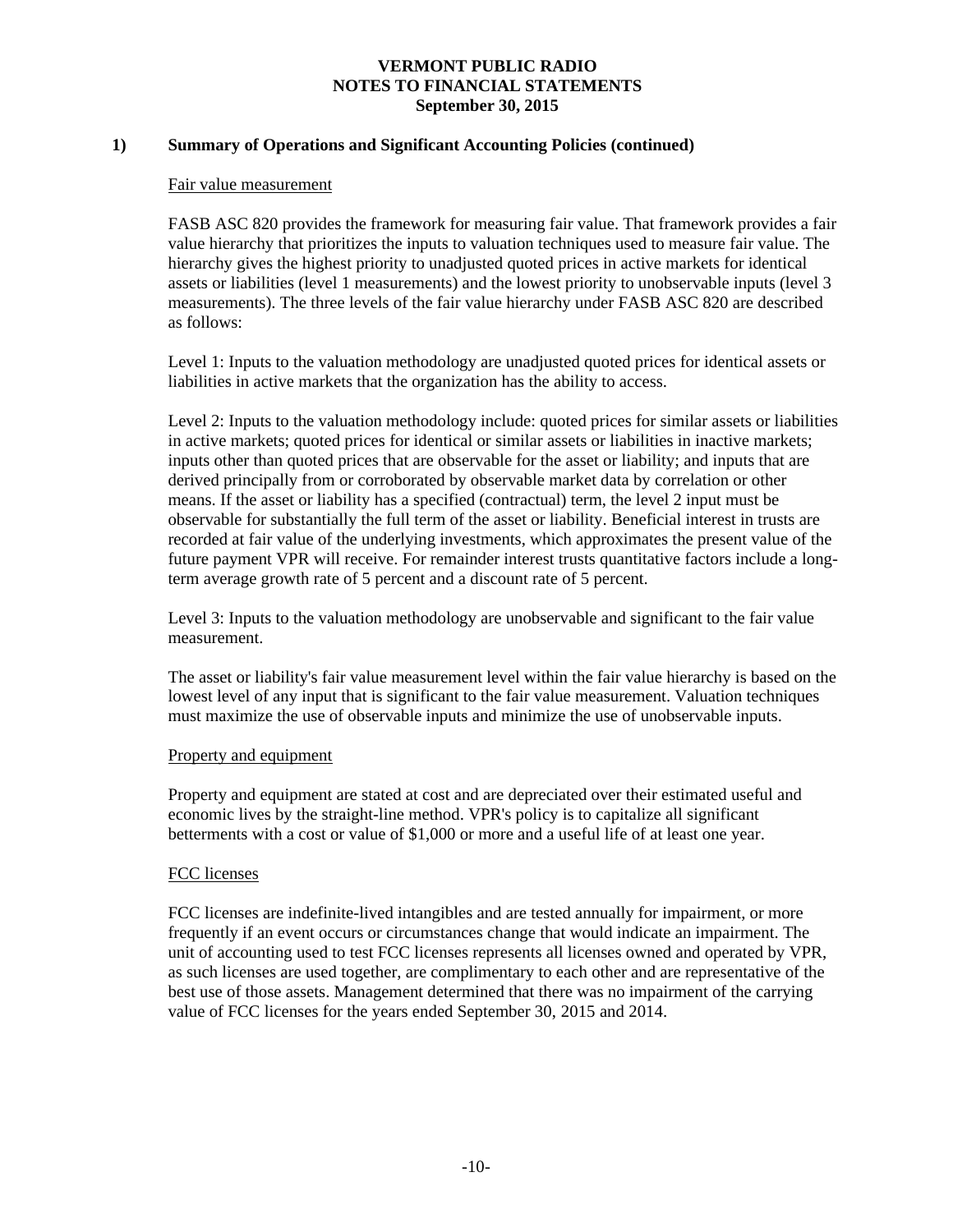## **1) Summary of Operations and Significant Accounting Policies (continued)**

## Estimates

The preparation of financial statements in conformity with accounting principles generally accepted in the United States requires management to make estimates and assumptions that affect certain reported amounts and disclosures. Accordingly, actual results could differ from those estimates.

## **2) Pledges Receivable**

Pledges receivable consist of the following unconditional promises to give at September 30:

|                                              | <u>2015</u>              | 2014           |
|----------------------------------------------|--------------------------|----------------|
| Unrestricted promises to give:               |                          |                |
| Membership                                   | $\mathcal{S}$<br>230,700 | \$<br>308,425  |
| <b>Bequest</b>                               |                          | 9,000          |
| Capital purchases                            | 4,000                    | 14,200         |
|                                              | 234,700                  | 331,625        |
| Less allowance for uncollectible pledges     | (45,500)                 | (45,500)       |
| Subtotal - net unrestricted promises to give | 189,200                  | 286,125        |
| Restricted promises to give:                 |                          |                |
| Journalism fund                              | 5,000                    | 10,000         |
| Creating A Sound Future endowment            |                          | 5,942          |
| <b>VPR</b> Next campaign                     | 3,237,190                | 1,606,423      |
| Subtotal - restricted promises to give       | 3,242,190                | 1,622,365      |
| Less allowance for uncollectible pledges     | (151, 174)               | (5,000)        |
| Less discount on campaign pledges receivable | (213, 718)               | (102, 384)     |
| Subtotal - net restricted promises to give   | 2,877,298                | 1,514,981      |
|                                              | 3,066,498                | 1,801,106      |
| Promises to give are due in:                 |                          |                |
| Less than one year                           | \$<br>1,078,981          | \$<br>894,067  |
| One to five years                            | 1,987,517                | 907,039        |
|                                              | 3,066,498<br>S           | 1,801,106<br>S |

Pledges receivable more than one year in the future are discounted at 5 percent.

## **3) Underwriting Receivable**

Underwriting receivable consists of the following at September 30:

|                                  | 2015     | 2014     |
|----------------------------------|----------|----------|
| Due within one year              | 254,519  | 247,223  |
| Less allowance for uncollectible | (30,000) | (30,000) |
|                                  |          |          |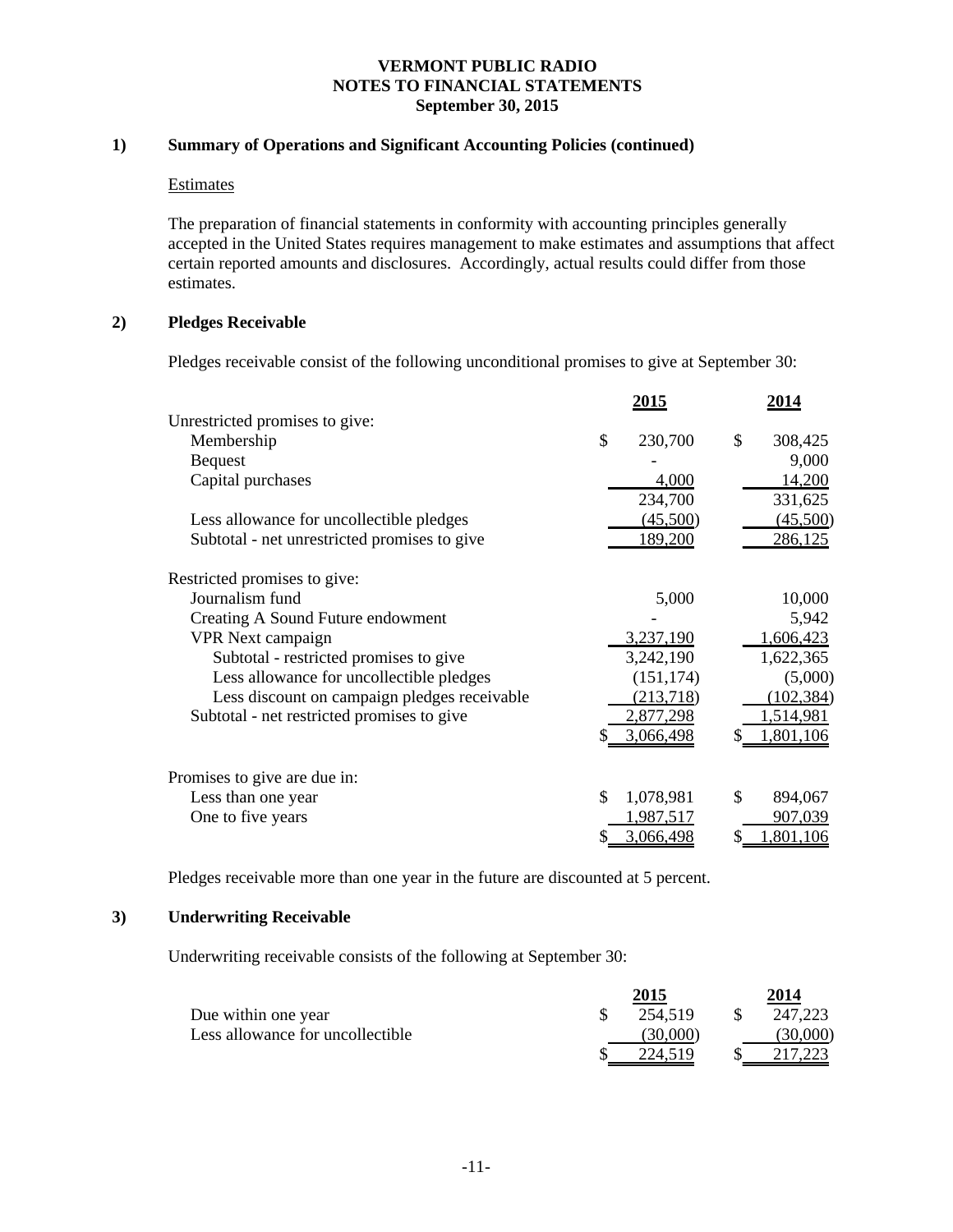## **4) Property and Equipment**

Property and equipment consists of the following at September 30:

|                                       | 2015          | 2014          |
|---------------------------------------|---------------|---------------|
| <b>Building</b>                       | \$<br>342,122 | \$<br>563,438 |
| Towers                                | 512,795       | 512,795       |
| Transmitters, antennae and satellites | 5,144,171     | 4,975,367     |
| Building improvements                 | 1,777,210     | 1,827,610     |
| Studio equipment                      | 1,012,385     | 974,252       |
| Furniture and equipment               | 1,399,292     | 1,379,385     |
| Transportation equipment              | 110,598       | 110,598       |
| Assets not yet in service             | 2,655,672     | 276,798       |
|                                       | 12,954,245    | 10,620,243    |
| Less accumulated depreciation         | (6,591,710)   | (6,092,892)   |
|                                       | 6,362,535     | 4,527,351     |

Depreciation expense was \$562,657 and \$566,888 for the years ended September 30, 2015 and 2014, respectively.

Assets not yet in service at September 30, 2015 and 2014 consisted of construction in progress for the expansion of the Organization's office building in Colchester and uninstalled equipment.

### **5) Investments**

VPR's investments include both donor-restricted endowment funds and funds designated by the Board of Directors to function as endowment reserves. At year end, investments consist of the following:

|                                        | <b>Fair Value</b> |             |   |            |
|----------------------------------------|-------------------|-------------|---|------------|
|                                        |                   | <u>2015</u> |   | 2014       |
| Cash and money funds                   | \$                | 398,113     | S | 282,937    |
| Corporate bonds                        |                   | 1,939,696   |   | 2,433,880  |
| Equity securities                      |                   | 6,588,301   |   | 7,080,801  |
| Asset-backed securities                |                   | 59,962      |   | 16,070     |
| Mutual funds                           |                   | 538,611     |   | 387,269    |
| Alternative investment, FreshTracks II |                   | 118,176     |   | 159,161    |
|                                        |                   | 9,642,859   |   | 10,360,118 |

Investment income (loss) consists of the following for the years ended September 30:

|                                              | <u> 2015</u> | 2014       |
|----------------------------------------------|--------------|------------|
| Interest and dividend income                 | 248,293      | 284,153    |
| Operational interest and dividend income     | 2,024        | 1,030      |
| Net realized gain on investments             | 591,127      | 818,269    |
| Net unrealized loss on investments           | (1,003,269)  | (10,011)   |
| Amortization, investment fees and other fees | (124, 822)   | (100, 261) |
|                                              | (286.647     | 993.180    |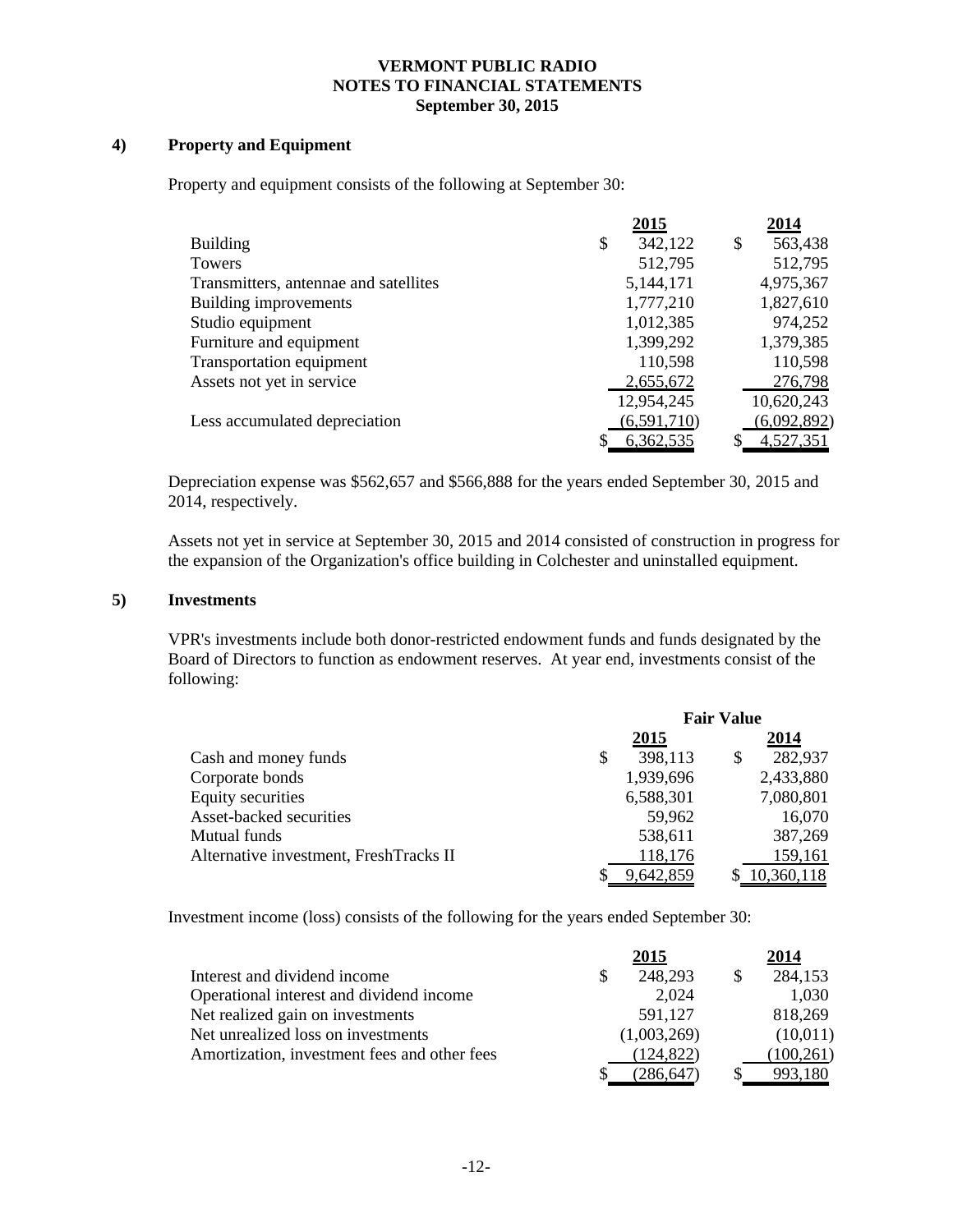# **5) Investments (continued)**

# *Valuation Hierarchy*

The following tables provide the assets carried at fair value measured on a recurring basis under the fair value hierarchy of FASB ASC 820 as of September 30, 2015 and 2014:

|                                                |                                                       | Fair value measurements at<br>September 30, 2015 using       |                                                                  |                                                                |  |  |  |  |
|------------------------------------------------|-------------------------------------------------------|--------------------------------------------------------------|------------------------------------------------------------------|----------------------------------------------------------------|--|--|--|--|
|                                                | Carrying<br>value (fair<br>value at Sept.<br>30, 2015 | <b>Ouoted</b><br>prices<br>in active<br>markets<br>(Level 1) | <b>Significant</b><br>other<br>observable<br>inputs<br>(Level 2) | <b>Significant</b><br>un-<br>observable<br>inputs<br>(Level 3) |  |  |  |  |
| Investments:                                   |                                                       |                                                              |                                                                  |                                                                |  |  |  |  |
| Cash and money funds                           | \$<br>398,113                                         | \$.<br>398,113                                               | \$                                                               | \$                                                             |  |  |  |  |
| Corporate bonds                                | 1,939,696                                             | 1,939,696                                                    |                                                                  |                                                                |  |  |  |  |
| Equity securities                              | 6,588,301                                             | 6,588,301                                                    |                                                                  |                                                                |  |  |  |  |
| Asset-backed securities                        | 59,962                                                | 59,962                                                       |                                                                  |                                                                |  |  |  |  |
| Mutual funds<br>Alternative investment         | 538,611                                               | 538,611                                                      |                                                                  |                                                                |  |  |  |  |
| FreshTracks II<br>Total investments            | 118,176<br>\$9,642,859                                | \$9,524,683                                                  | \$                                                               | 118,176<br>118,176<br>S                                        |  |  |  |  |
| Fair value of beneficial<br>interest in trusts | 716,709<br>S                                          | \$.                                                          | 716.709                                                          | S.                                                             |  |  |  |  |

|                                                |                                                              | Fair value measurements at<br>September 30, 2014 using       |                                                                  |                                                                  |  |  |
|------------------------------------------------|--------------------------------------------------------------|--------------------------------------------------------------|------------------------------------------------------------------|------------------------------------------------------------------|--|--|
|                                                | <b>Carrying</b><br>value (fair<br>value at Sept.<br>30, 2014 | <b>Quoted</b><br>prices<br>in active<br>markets<br>(Level 1) | <b>Significant</b><br>other<br>observable<br>inputs<br>(Level 2) | <b>Significant</b><br>$un-$<br>observable<br>inputs<br>(Level 3) |  |  |
| Investments:                                   |                                                              |                                                              |                                                                  |                                                                  |  |  |
| Cash and money funds                           | \$<br>282,937                                                | \$.<br>282,937                                               | \$                                                               | \$                                                               |  |  |
| Corporate bonds                                | 2,433,880                                                    | 2,433,880                                                    |                                                                  |                                                                  |  |  |
| Equity securities                              | 7,080,801                                                    | 7,080,801                                                    |                                                                  |                                                                  |  |  |
| Asset-backed securities                        | 16,070                                                       | 16,070                                                       |                                                                  |                                                                  |  |  |
| Mutual funds                                   | 387,269                                                      | 387,269                                                      |                                                                  |                                                                  |  |  |
| Alternative investment                         |                                                              |                                                              |                                                                  |                                                                  |  |  |
| FreshTracks II                                 | 159,161                                                      |                                                              |                                                                  | 159,161                                                          |  |  |
| Total investments                              | \$10,360,118                                                 | \$10,200,957                                                 | \$                                                               | 159,161<br>\$                                                    |  |  |
| Fair value of beneficial<br>interest in trusts | \$<br>725.071                                                | S.                                                           | 725.071                                                          | \$                                                               |  |  |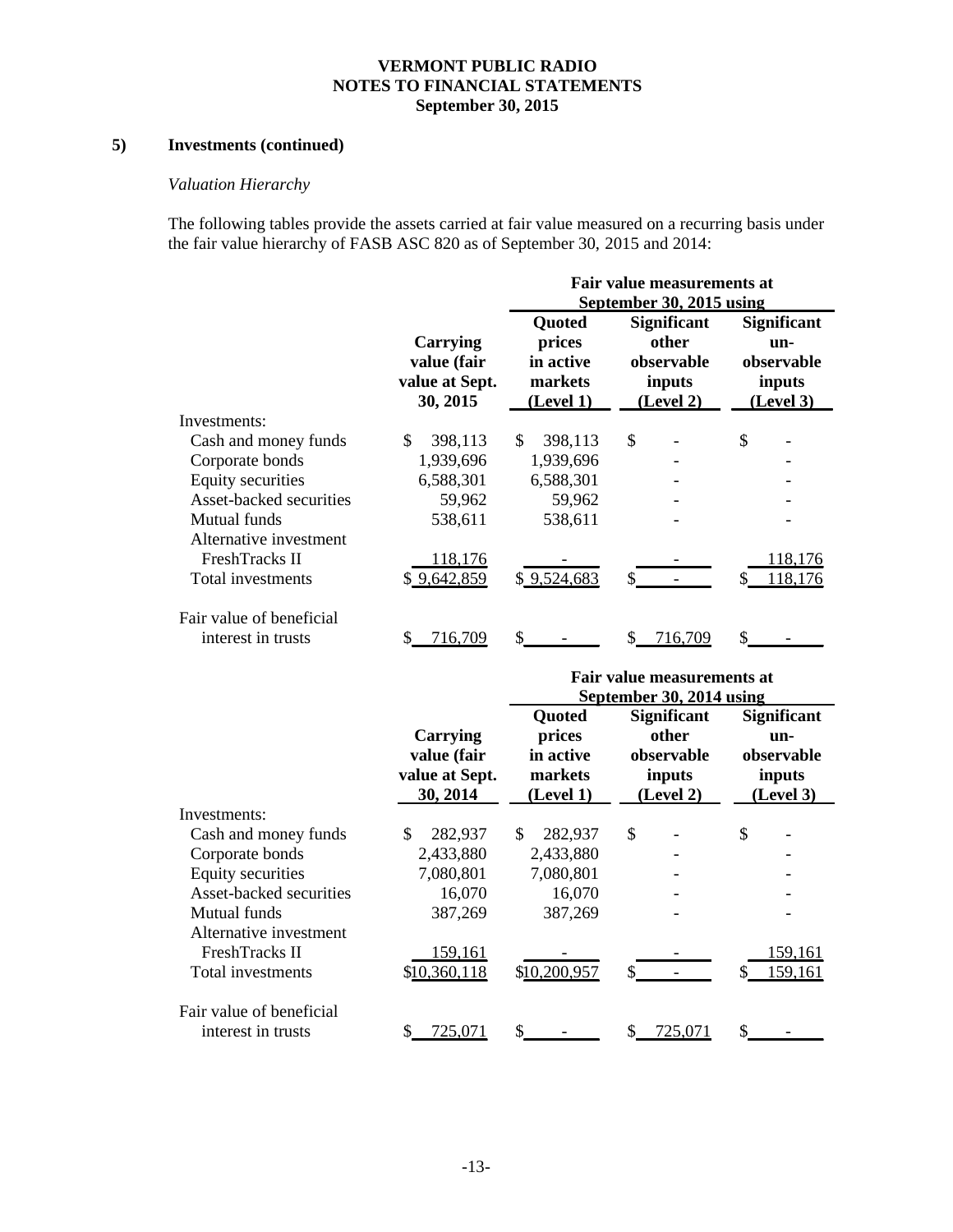## **5) Investments (continued)**

In 2008, VPR agreed to invest \$350,000 with FreshTracks II, a venture capital fund. As of September 30, 2015 VPR had invested a total of \$301,925. Since 2008 stock and cash distributions received from the fund were \$115,133. The fair value of the Investment in FreshTracks II, as reported by the fund, was \$118,176 and \$159,161 at September 30, 2015 and 2014, respectively. A VPR Board member, joining the Board in 2010, is a co-founder and Senior Advisor to FreshTracks Capital, which manages the fund.

Changes in the FreshTracks II investment (Level 3) are as follows:

|   | 2015      |   | 2014     |
|---|-----------|---|----------|
| S | 159,161   | S | 163,179  |
|   |           |   | 16,163   |
|   |           |   |          |
|   | (4,872)   |   | (4,551)  |
|   |           |   | 16       |
|   | (28, 345) |   | (15,655) |
|   |           |   |          |
|   | (7, 771)  |   |          |
|   | 118,176   |   | 159,161  |
|   |           |   |          |

## **6) Endowment Net Asset**

## Implementation of FSP FAS 117-1

In August 2008, the Financial Accounting Standards Board issued a FASB Staff Position (formerly referred to as No. FAS 117-1), "Endowments of Not-for-Profit Organizations Net Asset Classification of Funds Subject to an Enacted Version of the Uniform Prudent Management of Institutional Funds Act, and Enhanced Disclosures for All Endowment Funds". The Staff Position provides guidance on the net asset classification of donor-restricted endowment funds for a nonprofit organization that is subject to an enacted version of the Uniform Prudent Management of Institutional Funds Act of 2006 (UPMIFA). The Staff Position also requires additional disclosures about an Organization's endowment funds (both donor-restricted endowment funds and Board-designated endowment funds), whether or not the organization is subject to UPMIFA.

The State of Vermont enacted UPMIFA effective May 5, 2009, the provisions of which apply to endowment funds existing or established after that date. VPR adopted the FASB Staff Position for the year ended September 30, 2009. The Board of Directors, on advice of legal counsel, has determined that VPR's permanently restricted net assets meet the definition of endowment funds under UPMIFA.

## Interpretation of relevant law

VPR has interpreted State of Vermont law as requiring prudent management of its endowment funds with a view to supporting VPR giving due regard to increasing the value of its donorrestricted endowment funds over the long-term, absent donor stipulations to the contrary. As a result of this interpretation, VPR classifies as permanently restricted net assets (a) the original value of gifts donated to the permanent endowment, (b) the original value of subsequent gifts to the permanent endowment and (c) accumulations to the permanent endowment made in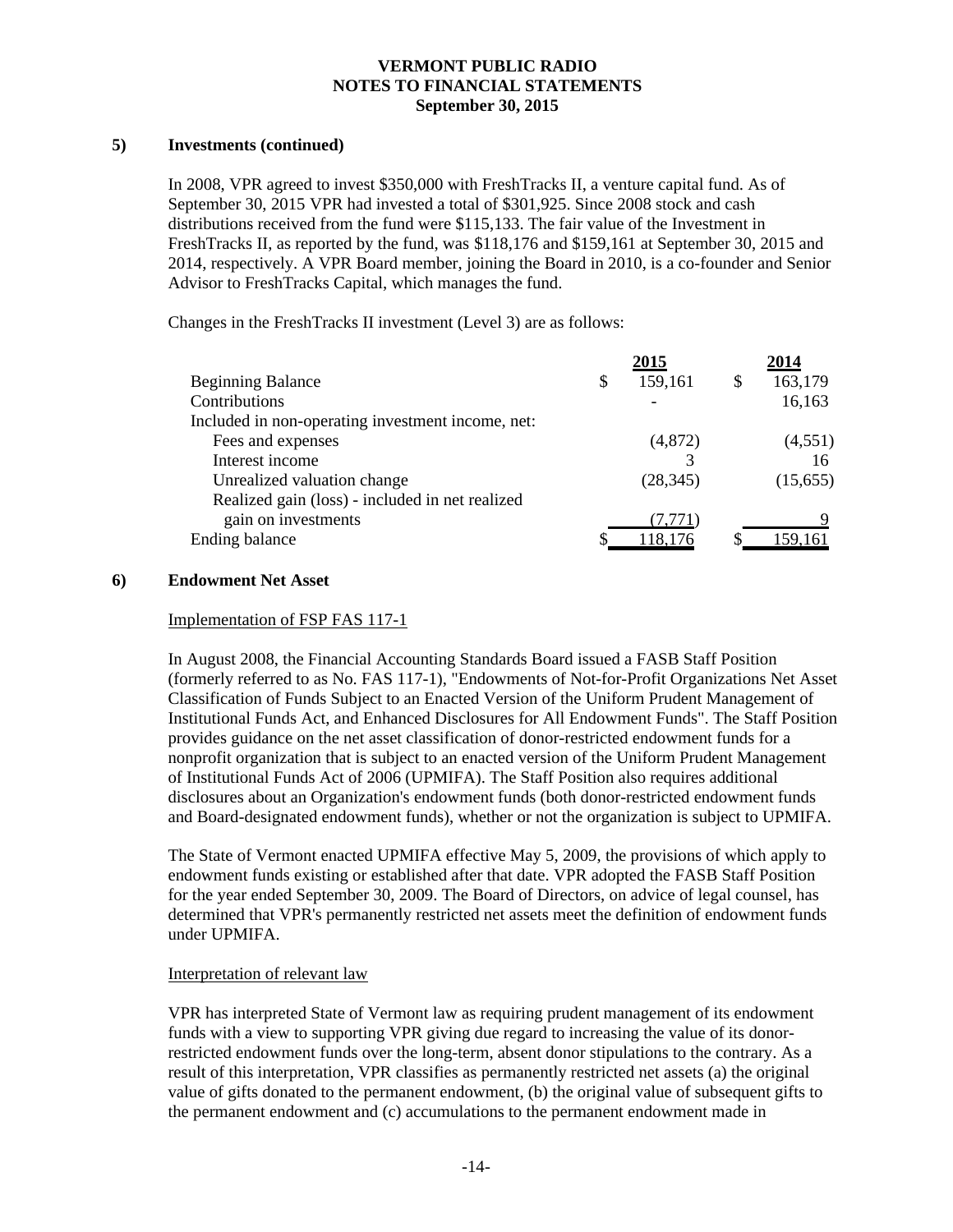## **6) Endowment Net Asset (continued)**

### Interpretation of relevant law (continued)

accordance with the direction of the applicable donor gift instrument at the time the accumulation is added to the endowment funds. The remaining portion of the donor-restricted endowment funds that are not classified as permanently restricted net assets are classified as temporarily restricted net assets until those amounts are appropriated for expenditure by VPR in a manner consistent with the standard of prudence prescribed by UPMIFA. In accordance with UPMIFA, VPR considers the following factors in making determinations to appropriate or accumulate donor-restricted endowment funds:

- 1. The duration and preservation of the fund
- 2. The purpose of VPR and the donor-restricted endowment fund
- 3. General economic conditions
- 4. The possible effect of inflation and deflation
- 5. The expected total return from income and appreciation of investments
- 6. Other resources of VPR
- 7. VPR's investment policies

## Return objectives and risk parameters

VPR has adopted investment and spending policies for endowment assets that attempt to provide a predictable stream of funding for programs supported by its endowment while seeking to maintain the purchasing power of the endowment assets. Endowment assets include those assets of donor-restricted funds that VPR must hold in perpetuity as well as Board-designated funds.

### Strategies employed for achieving objectives

To satisfy its long-term rate of return objectives, VPR relies on a total return strategy in which investment returns are achieved through both capital appreciation (realized and unrealized) and current yield (interest and dividends). VPR targets a diversified asset allocation that places a greater emphasis on equity-based investments to achieve its long-term return objectives within prudent risk constraints.

### Spending policy and how the investment objectives relate to spending policy

VPR has a policy of appropriating for distribution each year a percentage of each endowment based on the average market value of the fund over the past twelve quarters ending on December 31 of the year preceding the fiscal year in which the distribution is planned to occur. The percentage amount is determined individually for each Endowment by the Investment Committee of the Board of Directors and approved by the full Board. In establishing this policy, VPR considers the long-term expected return on the endowment funds. Accordingly, over the longterm, VPR expects the current spending policy to allow its endowment to grow. This is consistent with VPR's objective to maintain the purchasing power of the endowment assets held in perpetuity or for a specific term as well as to provide additional real growth through new gifts and investment returns.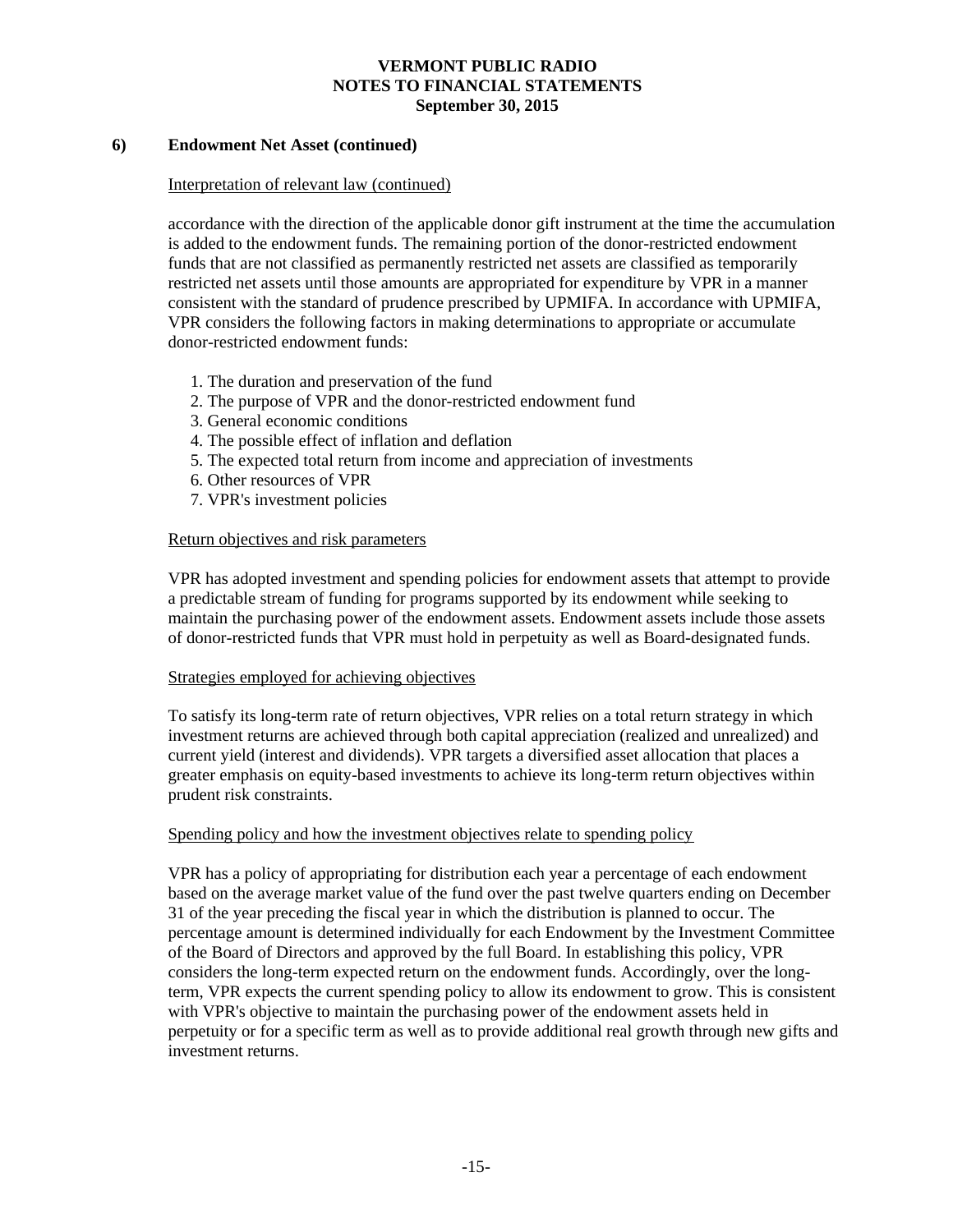## **6) Endowment Net Asset (continued)**

#### Funds with deficiencies

From time to time, the fair value of assets associated with donor-restricted endowment funds may fall below the level the donors or UPMIFA requires the Organization to retain as a fund of perpetual duration. These deficiencies result from unfavorable market fluctuations that occur over time. In accordance with GAAP, deficiencies of this nature are reported as unrestricted net assets. No deficiencies were present as of September 30, 2015 and 2014.

Changes in endowment net assets were as follows for the years ended September 30, 2014 and 2015:

|                               | Board-              |                    |                    |              |
|-------------------------------|---------------------|--------------------|--------------------|--------------|
|                               | <b>Designated</b>   | <b>Temporarily</b> | <b>Permanently</b> |              |
|                               | <b>Unrestricted</b> | <b>Restricted</b>  | <b>Restricted</b>  | <b>Total</b> |
| Fair value October 1, 2013    | \$1,743,823         | \$1,022,431        | \$7,077,371        | \$9,843,625  |
| Contributions                 |                     |                    | 2,000              | 2,000        |
| Net investment income         | 177,803             | 800,752            |                    | 978,555      |
| Deposits                      | 80,893              | 74,085             | 13,920             | 168,898      |
| Withdrawal for capital        |                     |                    |                    |              |
| campaign expenses             | (123, 027)          |                    |                    | (123,027)    |
| Appropriated for capital      | (70, 210)           |                    |                    | (70, 210)    |
| Strategic draw                | (90,000)            |                    |                    | (90,000)     |
| Appropriated for operations   | (228, 809)          | (122, 321)         |                    | (351, 130)   |
| Other                         | (396)               | 1,803              |                    | 1,407        |
| Fair value September 30, 2014 | 1,490,077           | 1,776,750          | 7,093,291          | 10,360,118   |
| Contributions                 | 10,064              |                    | 55,277             | 65,341       |
| Net investment loss           | (24,798)            | (263, 873)         |                    | (288, 671)   |
| Withdrawal for capital        |                     |                    |                    |              |
| campaign expenses             | (231, 644)          |                    |                    | (231, 644)   |
| Appropriated for VPR Next     |                     |                    |                    |              |
| campaign                      |                     | (71, 470)          |                    | (71, 470)    |
| Strategic draw                | (56,000)            |                    |                    | (56,000)     |
| Appropriated for operations   |                     | (134, 946)         |                    | (134, 946)   |
| Other                         | (24, 813)           | 24,913             | 31                 | 131          |
| Fair value September 30, 2015 | \$1,162,886         | \$1,331,374        | \$7,148,599        | \$9,642,859  |

### **7) Long-Term Debt**

Long-term debt consists of the following at September 30:

|                                                   | 2015     | 2014      |
|---------------------------------------------------|----------|-----------|
| Merchants Bank:                                   |          |           |
| \$200,000 software acquisition note dated October |          |           |
| 2012, payable in monthly installments of \$4,511, |          |           |
| including interest at 3.95% unsecured, matures in |          |           |
| December 2015                                     | 13,879   | 66,312    |
|                                                   | 13,879   | 66,312    |
| Less Current Portion                              | (13,879) | (52, 460) |
|                                                   |          | 13,852    |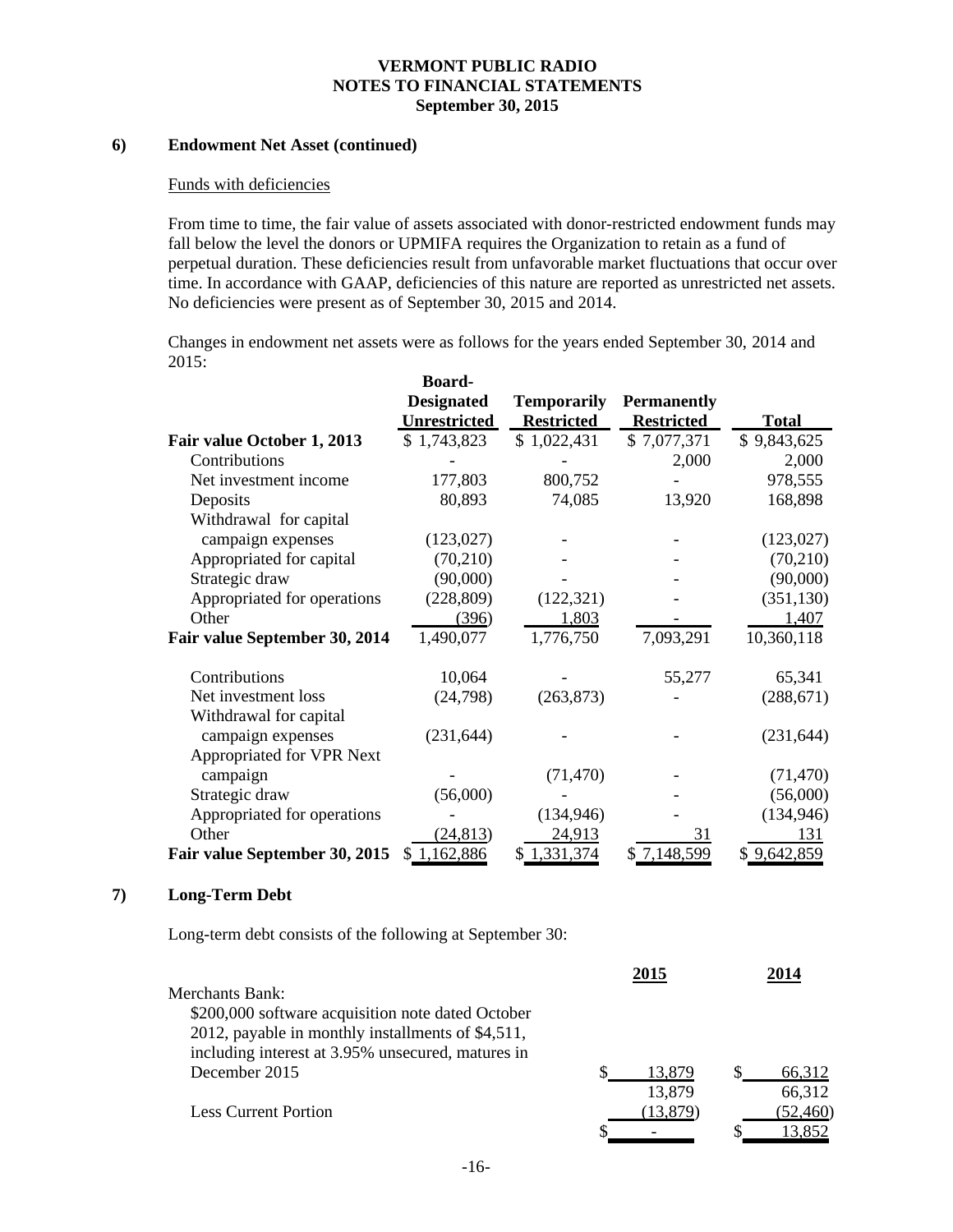### **8) Line of Credit and Construction Financing**

VPR had a \$400,000 line of credit available from People's United Bank with interest at the Wall Street Journal prime rate, with a minimum rate of 3.5%, which matured in August 2015. The effective interest rate was 3.5%. Amounts outstanding under the line of credit as of September 30, 2015 and 2014 were \$0 and \$127,979, respectively.

On September 28, 2015 VPR secured a \$5,000,000 construction line of credit with Merchants Bank with a variable interest rate equal to the Wall Street Journal Prime Rate minus 0.5% with a floor of 2.75%. The effective rate at September 30, 2015 was 2.75%. Monthly interest only payments on amounts outstanding are required during the construction period. Following construction the outstanding principal amount drawn on the line will convert to a 60-month note with a variable rate equal to the Wall Street Journal Prime Rate minus 0.5% with a floor of 2.75%. Throughout the 60-month term monthly interest only payments will be made. In addition, the face amount of the principal will be reduced annually. There were no borrowings on this construction line as of September 30, 2015.

## **9) Retirement Plans**

VPR sponsors a 401(k) defined contribution retirement plan for employees that have attained age 21 and have completed one month of service. Employee contributions include a safe harbor match in which VPR will match 100% of the first 3% of salary deferrals, and 50% of the next 2% of salary deferrals up to a maximum match of 4%. In addition, there is a discretionary profitsharing plan in which VPR, at its discretion, may make additional contributions for each employee based on a percentage of annual compensation. Total contributions to the plan were \$115,909 and \$109,255 for the years ended September 30, 2015 and 2014, respectively.

## **10) Operating Leases**

VPR leases certain equipment, transmitting facilities and sites, and storage areas under operating leases that expire through 2030. Rent expense for these leases was \$231,830 and \$203,517 for the years ended September 30, 2015 and 2014, respectively.

Future minimum rental payments under noncancelable agreements for the years ending September 30 are as follows:

| 2016       | 218,000 |
|------------|---------|
| 2017       | 146,000 |
| 2018       | 115,000 |
| 2019       | 84,000  |
| 2020       | 52,000  |
| Thereafter | 227,000 |
|            | 842,000 |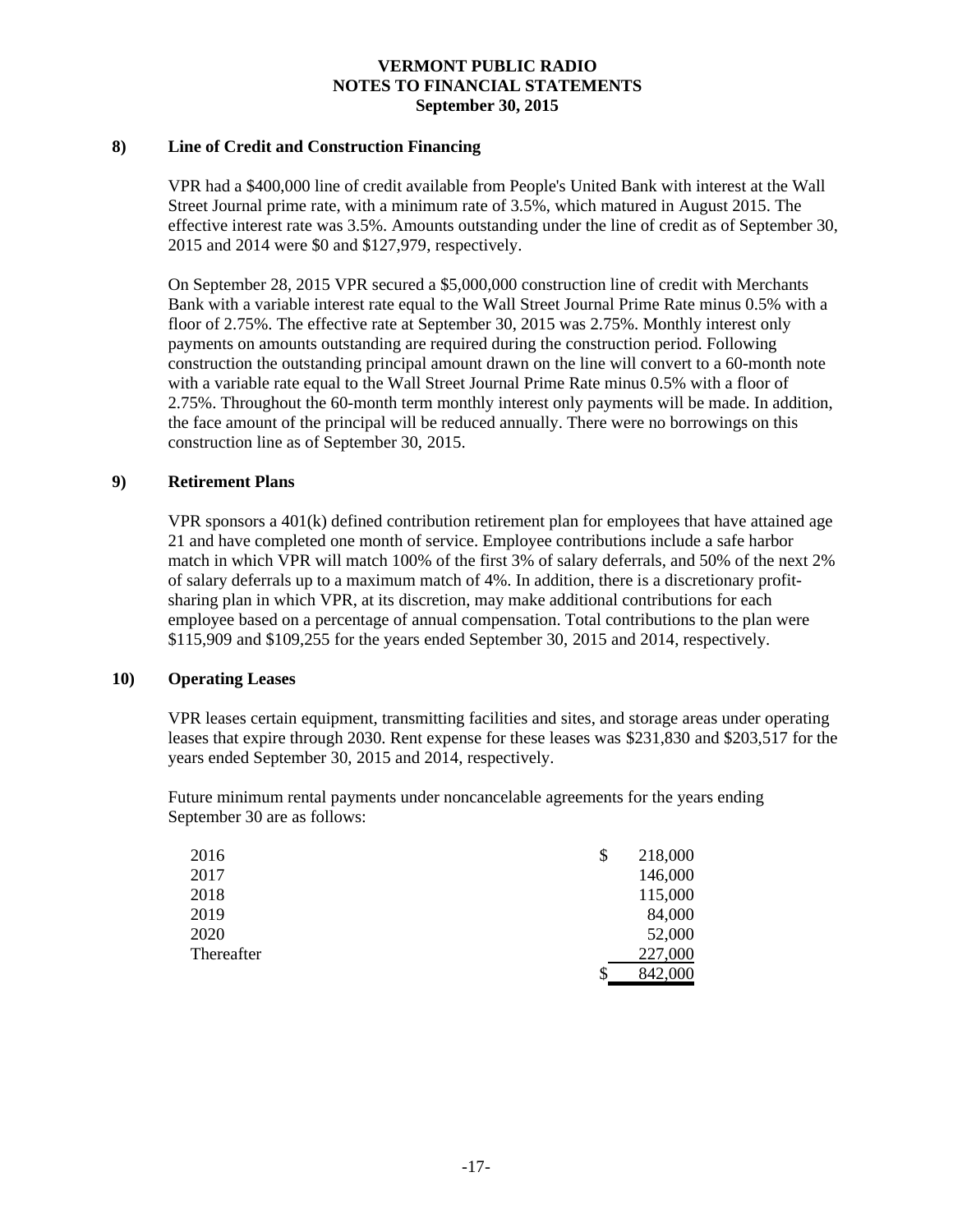## **11) Temporarily Restricted Net Assets**

### Journalism Fund

Vermont Public Radio established the Journalism Fund in 2010 to provide financial resources that support VPR's vision of becoming the most relevant media institution in Vermont by increasing the organization's journalistic capability and capacity.

The Fund is designed to support a range of initiatives, including but not limited to, the following:

- Projects that strengthen regional news coverage.
- Expansion of in-depth, enterprise and investigative reporting.
- Professional development and training programs that heighten the quality of reporting.
- Opportunities to create multi-platform content delivery, including on-air, online and mobile.
- Partnerships with other media organizations.
- Technology that advances reporting capacity and/or depth.
- Construction of a 21st Century Newsroom to create a modern and efficient working environment conducive to collaboration.

## VPR Next Campaign

## *VPR Building Expansion & Renovation Fund*

In 2014 the VPR Building Expansion & Renovation Fund was established as a primary component of the VPR Next campaign and is intended to be \$8,000,000 of the \$10,000,000 goal of the campaign. The fund will provide the necessary resources for VPR to expand its existing studios and renovate its historical building. The funds purpose includes direct construction costs, permitting, professional services, as well as necessary furniture, fixtures, and equipment.

### *VPR Next Innovation Fund*

In 2014 the VPR Innovation Fund was also established as part of the VPR Next campaign and is intended to be the remaining \$2,000,000 of the \$10,000,000 goal of the campaign. The fund will allow VPR to be nimble in a dynamic media landscape, remain competitive in light of changing technology and demographics, and seize opportunities which strengthen its public service mission, particularly in the areas of new programming, journalism, music, and digital initiatives. The Fund was created as as a flexible innovation fund that will allow the organization to take advantage of opportunities as they arise.

Temporarily restricted net assets consist of the following at September 30:

|                                  | 2015      | 2014      |
|----------------------------------|-----------|-----------|
| Journalism fund                  | 125,537   | 262,823   |
| <b>VPR</b> Next campaign         | 3,147,862 | 2,126,628 |
| Unappropriated endowment balance | 1,331,374 | 1,776,750 |
|                                  | 4.604.773 | 4.166.201 |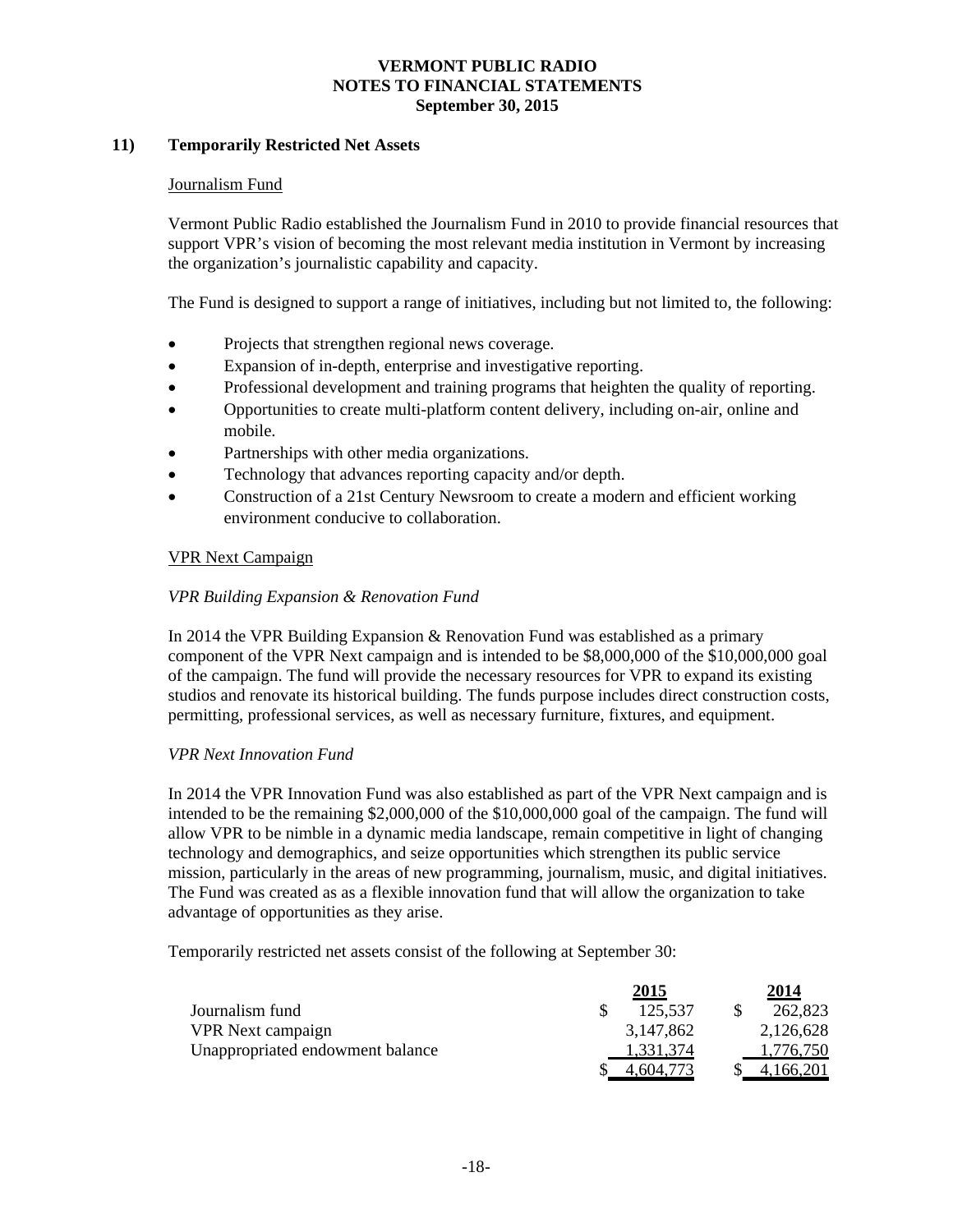## **12) Permanently Restricted Net Assets**

### Creating a Sound Future Endowment

The Creating a Sound Future (CSF) Endowment was created in 2004 when a five-year campaign was launched to raise \$10 million to provide support for VPR's long-term stability. The four specific endowment initiatives supported by the CSF Endowment are:

- 1. Fiscal independence
- 2. New program initiatives
- 3. New technologies
- 4. Continued programming

CSF donations are invested in perpetuity with the total income from these investments to be used for the stated purpose of the Fund.

## Charles and Terry Phillips Classical Music Endowment

The Charles and Terry Phillips Classical Music Endowment was created in 2002 with a gift of \$1,002,497 with the donor stipulation to "support the broadcast of classical music on VPR." The original fund documents specify that, in the event the VPR Board of Directors determines that conditions or circumstances are such or have so changed as to make it impossible or impractical to continue the broadcast of classical music on VPR, then the Board may apply the funds to benefit such purposes as most closely approximates the original purpose.

Permanently restricted gifts are invested in accordance with VPR's investment policies.

Permanently restricted net assets as of September 30, 2015 and 2014 consist of the following donor-restricted funds to be held in perpetuity:

|                                                      | 2015      |    | 2014      |
|------------------------------------------------------|-----------|----|-----------|
| Creating a Sound Future Endowment:                   |           |    |           |
| Beneficial interest in trusts                        | 716.709   | -S | 725,071   |
| Direct gifts, pledge payments and pledges receivable | 6,136,741 |    | 6,090,736 |
| Subtotal - Creating a Sound Future                   | 6,853,450 |    | 6,815,807 |
| Charles and Terry Philips Classical Music Endowment  | 1,003,497 |    | 1,003,497 |
|                                                      | '.865.309 |    | 7.819.304 |

## **13) Board-Designated Reserves**

The Board of Directors has designated as reserves the entire unrestricted amount of investments, \$1,162,886 at September 30, 2015 and \$1,490,077 at September 30, 2014, to be used only in certain circumstances with prior approval of the Board of Directors.